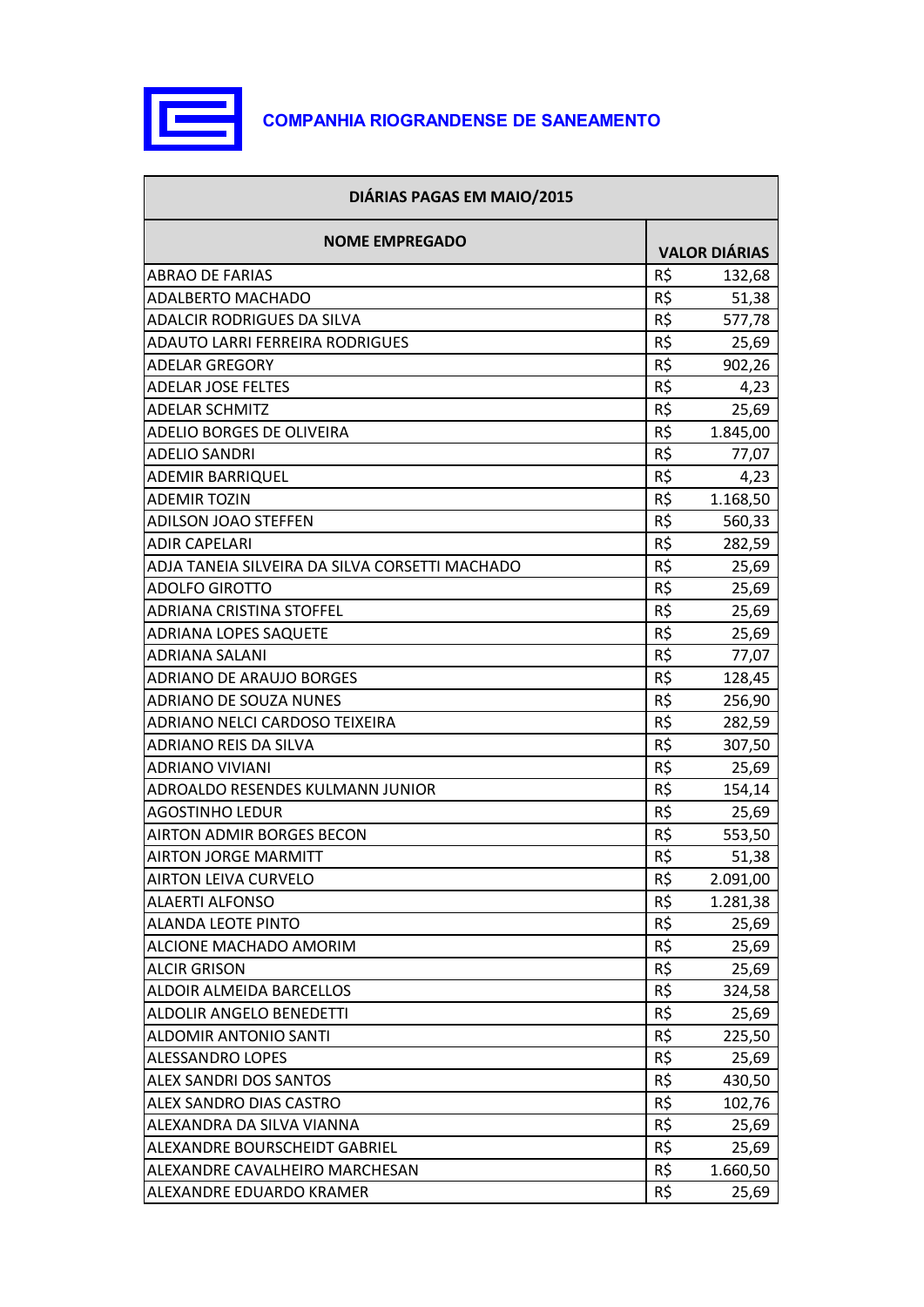| ALEXANDRE FERREIRA TOLFO           | R\$ | 307,50   |
|------------------------------------|-----|----------|
| <b>ALEXANDRE LUIS SCHEID</b>       | R\$ | 25,69    |
| ALEXANDRE MARQUES DA SILVA         | R\$ | 154,14   |
| <b>ALEXANDRE MIETH DOS SANTOS</b>  | R\$ | 1.537,50 |
| ALEXANDRE SILVA PRESTES SOUZA      | R\$ | 184,50   |
| <b>ALEXANDRE SOKOLOV</b>           | R\$ | 385,35   |
| <b>ALEXANDRE SOUZA SCHNEID</b>     | R\$ | 779,26   |
| <b>ALEXANDRE TEDESCO FARIAS</b>    | R\$ | 25,69    |
| <b>ALEXANDRE VINICIUS MURUSSI</b>  | R\$ | 51,38    |
| <b>ALEXSANDRO MASSERON MARTINS</b> | R\$ | 307,50   |
| <b>ALFEU FARIAS</b>                | R\$ | 2.952,00 |
| <b>ALINE GARTNER</b>               | R\$ | 77,07    |
| <b>ALINE SCHERER DE ALVES</b>      | R\$ | 179,83   |
| <b>ALIONSO DE PAULA ALVES</b>      | R\$ | 25,69    |
| ALISSON RICARDO DE ALMEIDA MACHADO | R\$ | 51,38    |
| <b>ALMECI DE FREITAS BARCELLOS</b> | R\$ | 922,50   |
| <b>ALMIR JOSE LUDWIG OSMARI</b>    | R\$ | 261,57   |
| <b>ALOISIO SCHNEIDER</b>           | R\$ | 205,52   |
| <b>ALVARINO LIMA PEREIRA</b>       | R\$ | 51,38    |
| <b>ALVARO LEITE FERNANDES</b>      | R\$ | 1.163,57 |
| <b>ALVORINO SIMON</b>              | R\$ | 861,00   |
| AMANDA DA PAIXAO SCAPIN            | R\$ | 51,38    |
| AMARILDO DA SILVEIRA MARTINS       | R\$ | 77,07    |
| <b>AMAURI LUIZ MEOTTI</b>          | R\$ | 25,69    |
| AMAURI SEBASTIAO M DE OLIVEIRA     | R\$ | 25,69    |
| ANA MARIA PRESTES BRUM DA SILVEIRA | R\$ | 51,38    |
| <b>ANA MARILIGE CORNELI</b>        | R\$ | 51,38    |
| <b>ANA QUEZIA STOBBE</b>           | R\$ | 25,69    |
| <b>ANACLETO SOLETTI</b>            | R\$ | 256,90   |
| <b>ANDERSON BARBOZA GOMES</b>      | R\$ | 51,38    |
| <b>ANDERSON ISMAEL CYGAINSKI</b>   | R\$ | 25,69    |
| <b>ANDERSON MEDINA FONSECA</b>     | R\$ | 154,14   |
| <b>ANDERSON SPIGER</b>             | R\$ | 51,38    |
| <b>ANDRE ALVES MACHADO</b>         | R\$ | 436,73   |
| <b>ANDRE ANTONIO BRANDELLI</b>     | R\$ | 513,80   |
| ANDRE DA MOTTA MONTAGNER           | R\$ | 943,52   |
| ANDRE DA SILVA FERREIRA            | R\$ | 51,38    |
| <b>ANDRE DE MATOS BRANCO</b>       | R\$ | 77,07    |
| <b>ANDRE DUARTE DA ROSA</b>        | R\$ | 25,69    |
| <b>ANDRE FELIPE LEITE OLIVEIRA</b> | R\$ | 282,59   |
| <b>ANDRE LIMA DE LIMA</b>          | R\$ | 51,38    |
| ANDRE LUIS DA SILVA OLIVEIRA       | R\$ | 251,19   |
| <b>ANDRE LUIS DE CAMPOS</b>        | R\$ | 822,08   |
| <b>ANDRE LUIS GUERRA</b>           | R\$ | 128,45   |
| <b>ANDRE LUIS HECK</b>             | R\$ | 1.476,00 |
| <b>ANDRE NOETZOLD SCHEFFER</b>     | R\$ | 1.025,26 |
| <b>ANDRE RICARDO BERNARDI</b>      | R\$ | 770,70   |
| <b>ANDRE VIANA</b>                 | R\$ | 435,95   |
| <b>ANDREA DE ARAUJO BORGES</b>     | R\$ | 2.767,50 |
| <b>ANDREI MOREIRA VASSALLI</b>     | R\$ | 51,38    |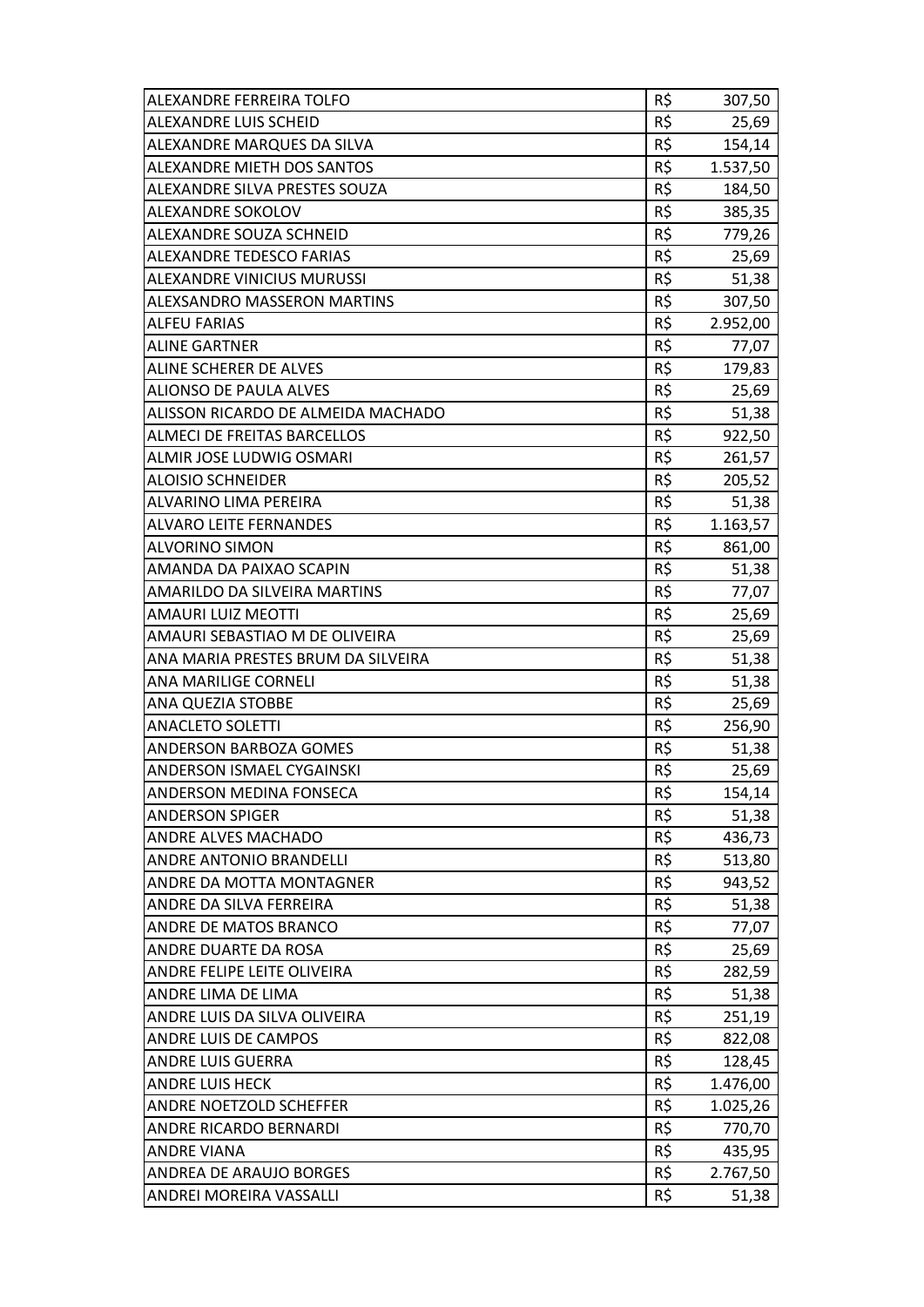| <b>ANDREIA BARROS DOS SANTOS</b>             | R\$      | 4,23     |
|----------------------------------------------|----------|----------|
| <b>ANDRESSA PEDROSO DE CASTRO</b>            | R\$      | 25,69    |
| ANDRIGO JAMUR DA SILVA                       | R\$      | 565,18   |
| <b>ANGELA COCIO MARTINS</b>                  | R\$      | 51,38    |
| ANGELA DOS SANTOS SILVA                      | R\$      | 4,23     |
| <b>ANGELO FANTONI</b>                        | R\$      | 235,88   |
| <b>ANGELO JOSE DALLAGNOL</b>                 | R\$      | 256,90   |
| <b>ANGELO SCHWARZ</b>                        | R\$      | 1.537,50 |
| <b>ANTONIO ADILSON F DE OLIVEIRA</b>         | R\$      | 51,38    |
| <b>ANTONIO CARLOS DE BORBA</b>               | R\$      | 205,52   |
| <b>ANTONIO CARLOS DE MORAIS</b>              | R\$      | 1.872,32 |
| <b>ANTONIO CARLOS PINTO DA SILVA</b>         | R\$      | 608,43   |
| <b>ANTONIO CARLOS VEIGA</b>                  | R\$      | 154,14   |
| <b>ANTONIO CARLOS VULFE NOTZOLD</b>          | R\$      | 77,07    |
| <b>ANTONIO GOMES</b>                         | R\$      | 539,49   |
| <b>ANTONIO MARCOS DEMOLINER</b>              | R\$      | 385,35   |
| <b>ANTONIO PIVETTA</b>                       | R\$      | 539,49   |
| <b>ANTONIO RICARDO DE OLIVEIRA RODRIGUES</b> | R\$      | 681,95   |
| <b>ANTONIO SEZAR VANZ</b>                    | R\$      | 51,38    |
| <b>ARACI TERESINHA DOS ANJOS VASSALLO</b>    | R\$      | 184,50   |
| <b>ARAMIS GONCALVES DELFINO FILHO</b>        | R\$      | 1.107,00 |
| AREOVALDO LUIZ GASPARIN                      | R\$      | 984,00   |
| <b>ARMIN NERI HAUPT</b>                      | R\$      | 25,69    |
| <b>ARNILDO ROGERIO DE CAMPOS FANTONI</b>     | R\$      | 25,69    |
| <b>ARTUR ROBERTO MELLO PEREIRA</b>           | R\$      | 51,38    |
| <b>ARY SA DE FIGUEIREDO</b>                  | R\$      | 51,38    |
| <b>AUGUSTO GALERY MEDEIROS</b>               | R\$      | 25,69    |
| <b>BERNARDINO DE OLIVEIRA DAMASCENO</b>      | R\$      | 1.537,50 |
| <b>BIANCA GIULIANI FANTINEL</b>              | R\$      | 333,97   |
| <b>BRAULIO ROSA LE+O</b>                     | R\$      | 138,01   |
| <b>BRUNA STANGHERLIN OLIVEIRA</b>            | R\$      | 410,00   |
| <b>BRUNO BARBOSA BARRETO</b>                 | R\$      | 25,69    |
| <b>BRUNO GONÃALVES DE OLIVEIRA</b>           | R\$      | 179,83   |
| <b>BRUNO RAFAEL SCHMITZ</b>                  | R\$      | 102,76   |
| CANDIDO ERLI ROCHA LIMA                      | R\$      | 25,69    |
| <b>CARINE FRANCINE RAUBER</b>                | R\$      | 430,50   |
| <b>CARINE HELENA MOLZ</b>                    | R\$      | 25,69    |
| CARLA DE LIMA VASQUES                        | R\$      | 51,38    |
| <b>CARLA GRIEBELER</b>                       | R\$      | 225,50   |
| <b>CARLAILE COSTA PEREIRA</b>                | R\$      | 2.337,00 |
| CARLOS ADROVANE CHARAO JOBIM                 | R\$      | 25,69    |
| <b>CARLOS AFONSO KRAEMER</b>                 | R\$      | 25,69    |
| CARLOS AGOSTINHO G SIQUEIRA                  | R\$      | 1.281,38 |
| <b>CARLOS ALBERTO ALVES</b>                  | R\$      | 385,35   |
| CARLOS ALBERTO AZEVEDO DE NEQUE              | $R\zeta$ | 333,97   |
| CARLOS ALBERTO BERTUOL MACHADO               | R\$      | 51,38    |
| CARLOS ALBERTO DA SILVA                      | R\$      | 225,50   |
| <b>CARLOS ALVIN HEINE</b>                    | R\$      | 25,69    |
| <b>CARLOS ANTONIO SPENGLER</b>               | R\$      | 184,50   |
| CARLOS AUGUSTO DA CUNHA LIMA                 | R\$      | 25,69    |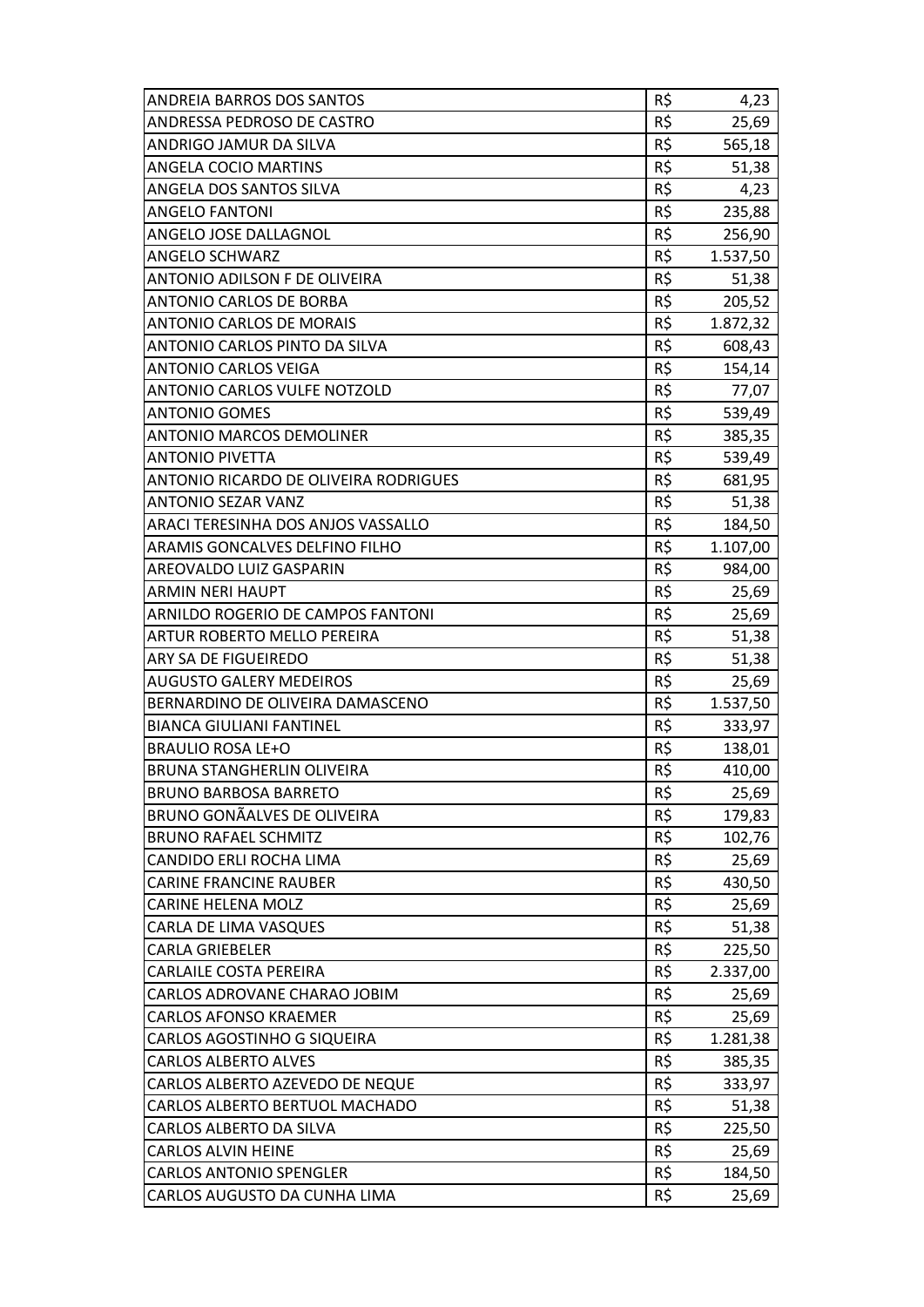| <b>CARLOS AUGUSTO SOARES</b>                 | R\$ | 2.706,00 |
|----------------------------------------------|-----|----------|
| <b>CARLOS AUGUSTO WALLAU DE JESUS</b>        | R\$ | 1.194,19 |
| <b>CARLOS BIBIANO DALLA NORA BORGES</b>      | R\$ | 154,14   |
| <b>CARLOS CEZAR MENNET LEAL</b>              | R\$ | 205,52   |
| <b>CARLOS EDUARDO BARBOSA</b>                | R\$ | 51,38    |
| CARLOS EDUARDO SANTOS DA SILVA               | R\$ | 25,69    |
| CARLOS EUGENIO SCALCO DE FRAGA               | R\$ | 51,38    |
| <b>CARLOS GILBERTO DE SOUZA</b>              | R\$ | 25,69    |
| <b>CARLOS GIOVANE OLIVEIRA PASSINATO</b>     | R\$ | 430,50   |
| <b>CARLOS LUKIANETZ</b>                      | R\$ | 451,00   |
| <b>CARLOS MOISES DA SILVA FLORES</b>         | R\$ | 231,21   |
| <b>CARLOS REINALDO FREITAS LEAO</b>          | R\$ | 25,69    |
| <b>CARLOS ROBERTO AMARAL DOS SANTOS</b>      | R\$ | 225,50   |
| <b>CARLOS SCHERER SCHRAMM</b>                | R\$ | 77,07    |
| CARLOS UBIRAJARA MOREIRA GARCIA              | R\$ | 826,83   |
| <b>CAROLINA KUHN</b>                         | R\$ | 25,69    |
| <b>CAROLINE GEHRKE</b>                       | R\$ | 307,50   |
| <b>CASSIANO CAMERA</b>                       | R\$ | 307,50   |
| <b>CASSIANO DAL PONTE</b>                    | R\$ | 154,14   |
| <b>CASSIANO VINICIUS ZANARDI</b>             | R\$ | 308,28   |
| <b>CASSIO EMANUEL OPPITZ</b>                 | R\$ | 154,14   |
| CASSIO LEONEL PEIXOTO DE CARVALHO            | R\$ | 24,28    |
| <b>CATIANE PETERS PACHECO</b>                | R\$ | 49,66    |
| CECILIA STRZYKALSKA FONSECA                  | R\$ | 225,50   |
| <b>CELSO DONATO</b>                          | R\$ | 51,38    |
| CELSO LUCIANO LYRIO DA SILVA                 | R\$ | 25,69    |
| CESAR ALENCAR AMARAL NASCIMENTO              | R\$ | 25,69    |
| <b>CESAR LUIS BONNEBERGER</b>                | R\$ | 590,87   |
| <b>CESAR LUIS RAMBO</b>                      | R\$ | 25,69    |
| <b>CHARLENE CRISTINA DOS SANTOS SILVEIRA</b> | R\$ | 333,97   |
| <b>CHARLES IVAIR JONER</b>                   | R\$ | 692,07   |
| CHEILA BATISTA DA ROSA                       | R\$ | 51,38    |
| <b>CILDO MARCOS VONTROBA</b>                 | R\$ | 2.460,00 |
| <b>CINTIA JACQUES MOURA</b>                  | R\$ | 184,50   |
| <b>CIRINEU ATTILIO ZUCHETTO</b>              | R\$ | 77,07    |
| <b>CIRO JUNIOR VIEIRA GAERTNER</b>           | R\$ | 420,38   |
| <b>CLAILTON ROGERIO SEGER</b>                | R\$ | 553,50   |
| <b>CLAIR LORI BERG</b>                       | R\$ | 25,69    |
| <b>CLAIRTON CAMINI</b>                       | R\$ | 605,14   |
| <b>CLAIRTON VIDI</b>                         | R\$ | 154,14   |
| <b>CLAITO ALMEIDA DORNELES</b>               | R\$ | 25,69    |
| <b>CLAITON ADRIANI DORNELES FORTUNA</b>      | R\$ | 1.353,00 |
| <b>CLARISE PRILL KUTTI</b>                   | R\$ | 246,00   |
| <b>CLARISSE CARDOSO CENTENO</b>              | R\$ | 1.423,49 |
| <b>CLAUCIA LOURDES TIBULO KAPPER</b>         | R\$ | 25,69    |
| <b>CLAUDIA MARIA ACOSTA</b>                  | R\$ | 25,69    |
| <b>CLAUDIA MARQUES VECOZZI</b>               | R\$ | 225,50   |
| CLAUDINEI SOUZA DE LIMA                      | R\$ | 492,00   |
| <b>CLAUDIO CARVALHO NUNES</b>                | R\$ | 897,77   |
| <b>CLAUDIO EMILIO IBAIRROS LIMA</b>          | R\$ | 861,00   |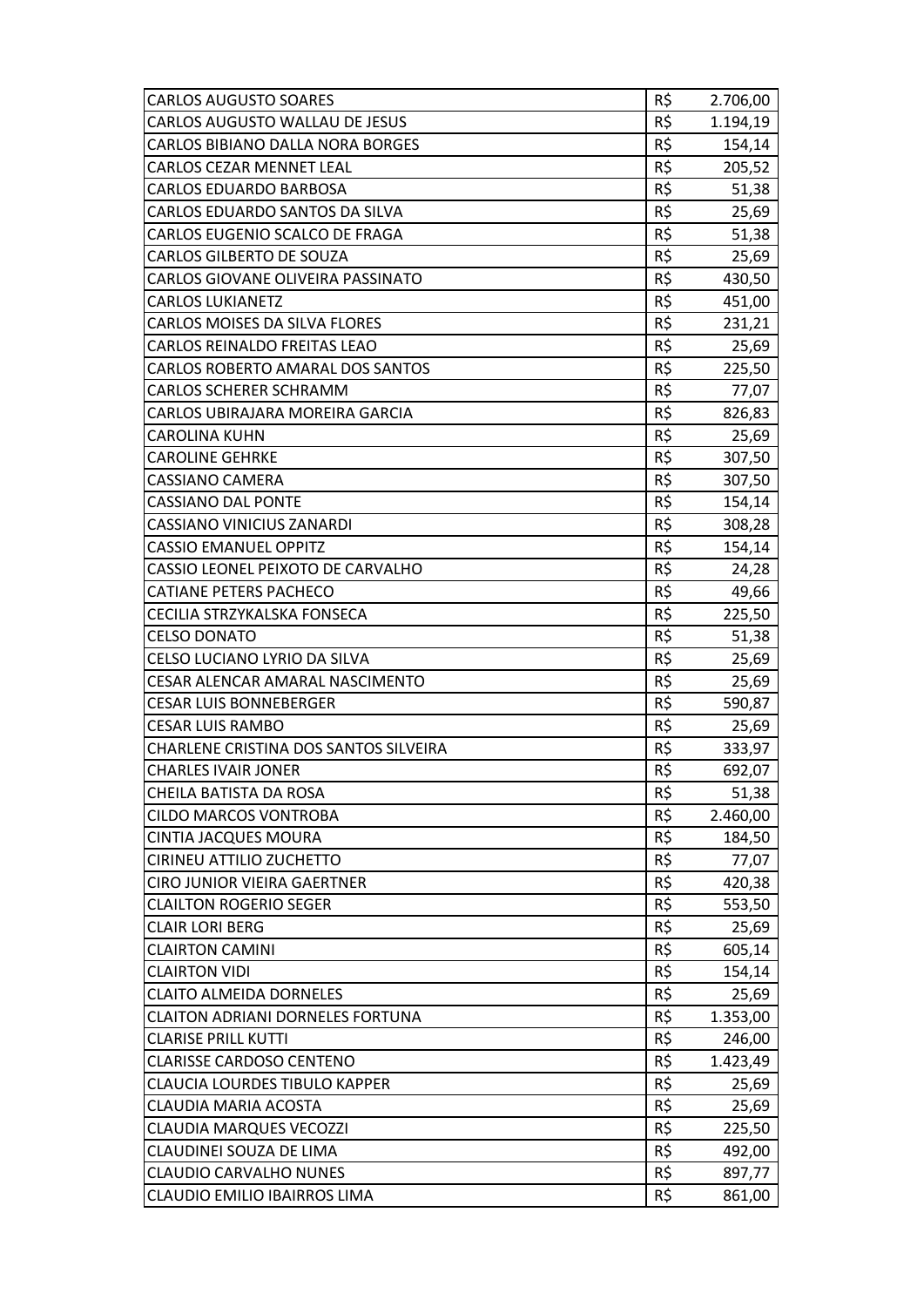| <b>CLAUDIO ROBERTO SOUZA</b>          | R\$ | 7,05     |
|---------------------------------------|-----|----------|
| <b>CLAUDIO RONI DOS SANTOS FLORES</b> | R\$ | 553,50   |
| CLAUDIOMAR LANCANOVA BISSACO          | R\$ | 25,69    |
| <b>CLAUDIOMIRO OLIVEIRA DE DEUS</b>   | R\$ | 25,69    |
| <b>CLAUDIOMIRO VAGNER DA SILVA</b>    | R\$ | 51,38    |
| <b>CLAUDIR LUIZ ALVES</b>             | R\$ | 789,64   |
| <b>CLAUDIR PASE</b>                   | R\$ | 51,38    |
| <b>CLEBER MAZIERO</b>                 | R\$ | 2.644,50 |
| <b>CLEDER LISBOA</b>                  | R\$ | 102,76   |
| <b>CLEIMAR ROGERIO PRESOTTO</b>       | R\$ | 77,07    |
| <b>CLEITON DA SILVA MACHADO</b>       | R\$ | 462,42   |
| <b>CLEMIR ANTONIO MORAS</b>           | R\$ | 308,28   |
| <b>CLENIO DA SILVA</b>                | R\$ | 128,45   |
| <b>CLEO PEREIRA MACHADO</b>           | R\$ | 1.052,32 |
| <b>CLEOCIR CARLOS VONTROBA</b>        | R\$ | 128,45   |
| <b>CLEOMAR MARINO POLESSO</b>         | R\$ | 128,45   |
| <b>CRISTIAN GORGEN</b>                | R\$ | 411,04   |
| CRISTIANO DE OLIVEIRA DOICO           | R\$ | 1.537,50 |
| <b>CRISTIANO GOULART OLIVEIRA</b>     | R\$ | 1.132,69 |
| CRISTIANO LINO DE CARVALHO SEGUETTO   | R\$ | 553,50   |
| <b>CRISTIANO LUIS SCHMIDT</b>         | R\$ | 25,69    |
| CRISTIANO SILVA DE OLIVEIRA           | R\$ | 51,38    |
| <b>CRISTIANO WOLF</b>                 | R\$ | 25,69    |
| <b>CRISTINA GRESPAN</b>               | R\$ | 25,69    |
| DAGOBERTO SILVEIRA DA SILVA           | R\$ | 488,11   |
| <b>DAILO DALLA VECCHIA</b>            | R\$ | 580,83   |
| DANIEL COSTA DE BRITO                 | R\$ | 51,38    |
| DANIEL DA ROCHA GARCIA                | R\$ | 231,21   |
| DANIEL DOS PASSOS TAVARES             | R\$ | 225,50   |
| <b>DANIEL FOLLMANN</b>                | R\$ | 205,52   |
| DANIEL HENRIQUE DILKIN                | R\$ | 332,56   |
| DANIEL HENRIQUE STEFFENS COSTA        | R\$ | 187,36   |
| DANIEL OLIVEIRA MESQUITA              | R\$ | 1.942,83 |
| DANIEL VITORIA PINHEIRO               | R\$ | 154,14   |
| DANIELA SILVA DE CARVALHO             | R\$ | 179,83   |
| DANIELE DE MORAIS GONCALVES           | R\$ | 128,45   |
| DARIO GOMES DA SILVA                  | R\$ | 51,38    |
| <b>DARLAN KOLLET</b>                  | R\$ | 218,65   |
| <b>DAVI GREQUE LUCAS</b>              | R\$ | 1.291,50 |
| DAYANE CRISTINA KOCHHANN CABRAL       | R\$ | 25,69    |
| DAYNNER MACHADO FARIAS                | R\$ | 579,19   |
| DEBORA MARIA DOS SANTOS               | R\$ | 51,38    |
| DEIVID WAIDE PADILHA                  | R\$ | 51,38    |
| DELAMAR CARDOSO DA SILVA              | R\$ | 25,69    |
| <b>DELMAR JOSE RITTER</b>             | R\$ | 225,50   |
| <b>DELSO FRANCISCO ZWIRTES</b>        | R\$ | 225,50   |
| <b>DENIS GONCALVES LEITE</b>          | R\$ | 681,95   |
| DICKSON VON M HLEN                    | R\$ | 102,76   |
| DIEGO COLOMBO SANA                    | R\$ | 1.107,00 |
| DIEGO COSTA DA SILVA                  | R\$ | 77,07    |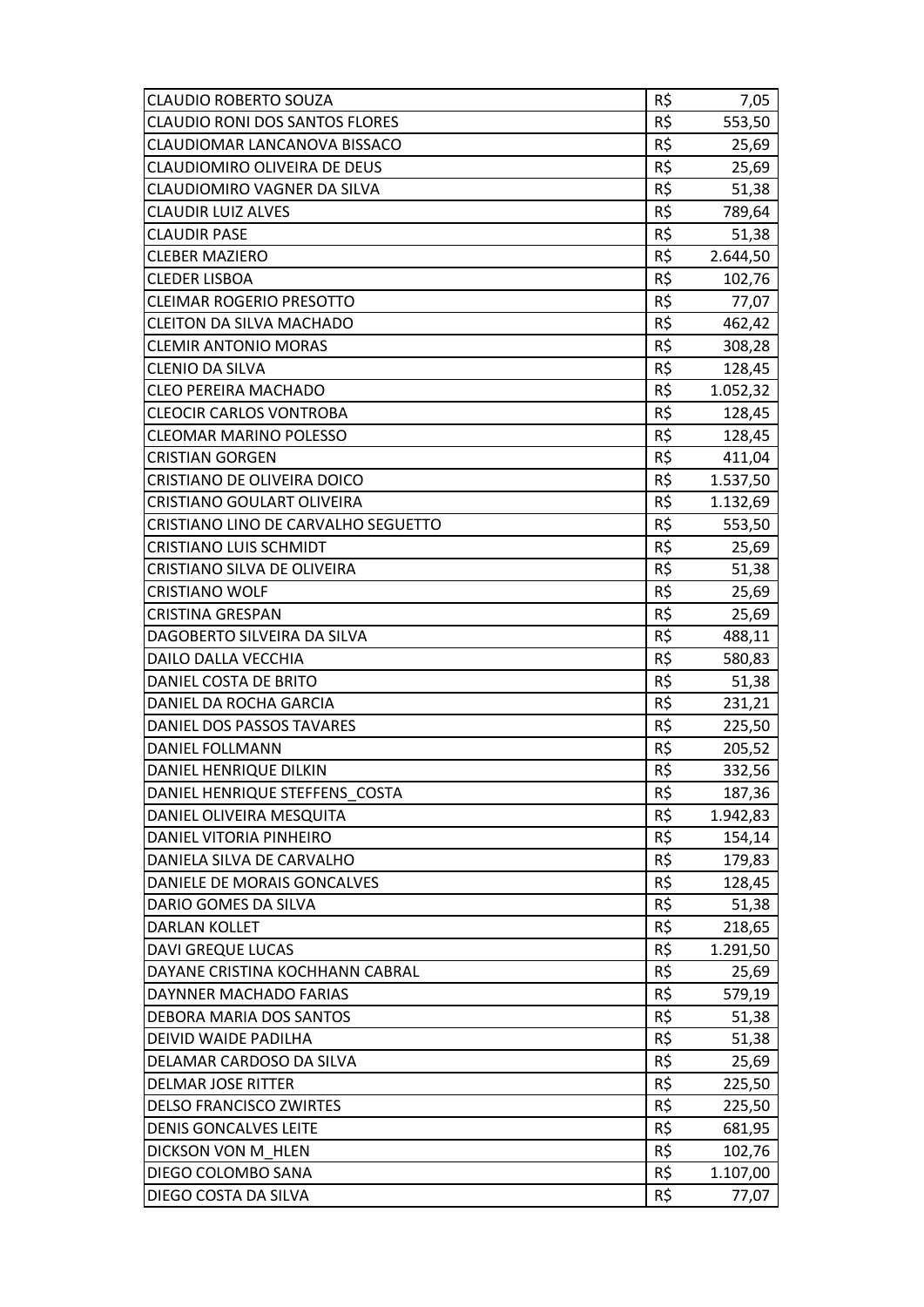| DIEGO DOS REIS DAKAN                   | R\$ | 51,38    |
|----------------------------------------|-----|----------|
| <b>DIEGO MANICA</b>                    | R\$ | 77,07    |
| <b>DIEGO MATOS VENES</b>               | R\$ | 1.001,91 |
| DIEGO TICIANO DUPONT                   | R\$ | 25,69    |
| DIEGO VAZ PAIXAO                       | R\$ | 1.107,00 |
| <b>DIEGO ZANATTA</b>                   | R\$ | 25,69    |
| <b>DILMAR COLISSI</b>                  | R\$ | 359,66   |
| DILNEI EDUARDO CORREA RIBEIRO          | R\$ | 492,00   |
| <b>DILSON COSME BENITES DOS SANTOS</b> | R\$ | 102,76   |
| DIMITRYOS HELMANN KLUG                 | R\$ | 25,69    |
| DIOGO LOPES DA SILVA                   | R\$ | 1,41     |
| DIOGO PEREIRA DA SILVEIRA              | R\$ | 832,02   |
| DION ELITON VALENTE DA SILVA           | R\$ | 77,07    |
| <b>DIONISIO LANIUS</b>                 | R\$ | 2.214,00 |
| <b>DIONISIO PEDO</b>                   | R\$ | 25,69    |
| <b>DIRCEU CHAVIER</b>                  | R\$ | 154,14   |
| DOUGLAS DA SILVA CONTE                 | R\$ | 25,69    |
| <b>DOUGLAS PORTELA PERIN</b>           | R\$ | 184,50   |
| DULCAMAR ELISANDRO CONCEICAO           | R\$ | 1.624,69 |
| <b>EBER CLAITON DE SOUZA VALLES</b>    | R\$ | 308,28   |
| <b>EDELMAR DOS SANTOS TOPA</b>         | R\$ | 359,66   |
| <b>EDEMAR ANTONIO BURATTI</b>          | R\$ | 102,76   |
| EDENIR FRANCISCO DE MIRANDA GOULART    | R\$ | 282,59   |
| EDER LUIS PINTO BERTUOL                | R\$ | 436,73   |
| <b>EDERSON ALMEIDA</b>                 | R\$ | 697,52   |
| EDERSON ALMEIDA DE OLIVEIRA            | R\$ | 25,69    |
| <b>EDIMAR JOSE MARIO</b>               | R\$ | 569,07   |
| EDINEI DA SILVA SILVEIRA               | R\$ | 102,76   |
| EDINELSON CARLOS DOS SANTOS LIMA       | R\$ | 2.521,50 |
| EDISON JORGE SILVEIRA PALACIO          | R\$ | 184,50   |
| EDISON LUIS ROCHA DE CASTRO            | R\$ | 225,50   |
| EDISON RICARDO DA SILVA                | R\$ | 27,10    |
| <b>EDISON TERRA</b>                    | R\$ | 25,69    |
| <b>EDMILSON RODRIGUES VIEGAS</b>       | R\$ | 25,69    |
| <b>EDSON JARBAS DOS SANTOS</b>         | R\$ | 594,76   |
| <b>EDSON JOSBENTI GOTTARDO</b>         | R\$ | 102,76   |
| <b>EDSON JOSE SCHNEIDER</b>            | R\$ | 51,38    |
| <b>EDSON LUIZ PUERARI</b>              | R\$ | 1,41     |
| EDSON MARIAO OLIVEIRA PITUCO           | R\$ | 184,50   |
| <b>EDSON NESTOR EMMEL</b>              | R\$ | 1.042,21 |
| <b>EDSON ROBERTO AUTH</b>              | R\$ | 25,69    |
| EDU DA SILVA MARQUES                   | R\$ | 488,11   |
| EDUARDO BACIGALUZ GUIMARAES            | R\$ | 1.079,92 |
| <b>EDUARDO BIANCHI NETO</b>            | R\$ | 328,26   |
| EDUARDO BORBA DE LEMOS                 | R\$ | 1.107,00 |
| EDUARDO DAGAGNY BERCHET                | R\$ | 77,07    |
| <b>EDUARDO HERRMANN HECK</b>           | R\$ | 102,76   |
| EDUARDO LUIS PAOLAZZI                  | R\$ | 184,50   |
| <b>EDUARDO PEREIRA ALVES</b>           | R\$ | 1.537,50 |
| EDUARDO RAMALHO TOWNSEND               | R\$ | 917,83   |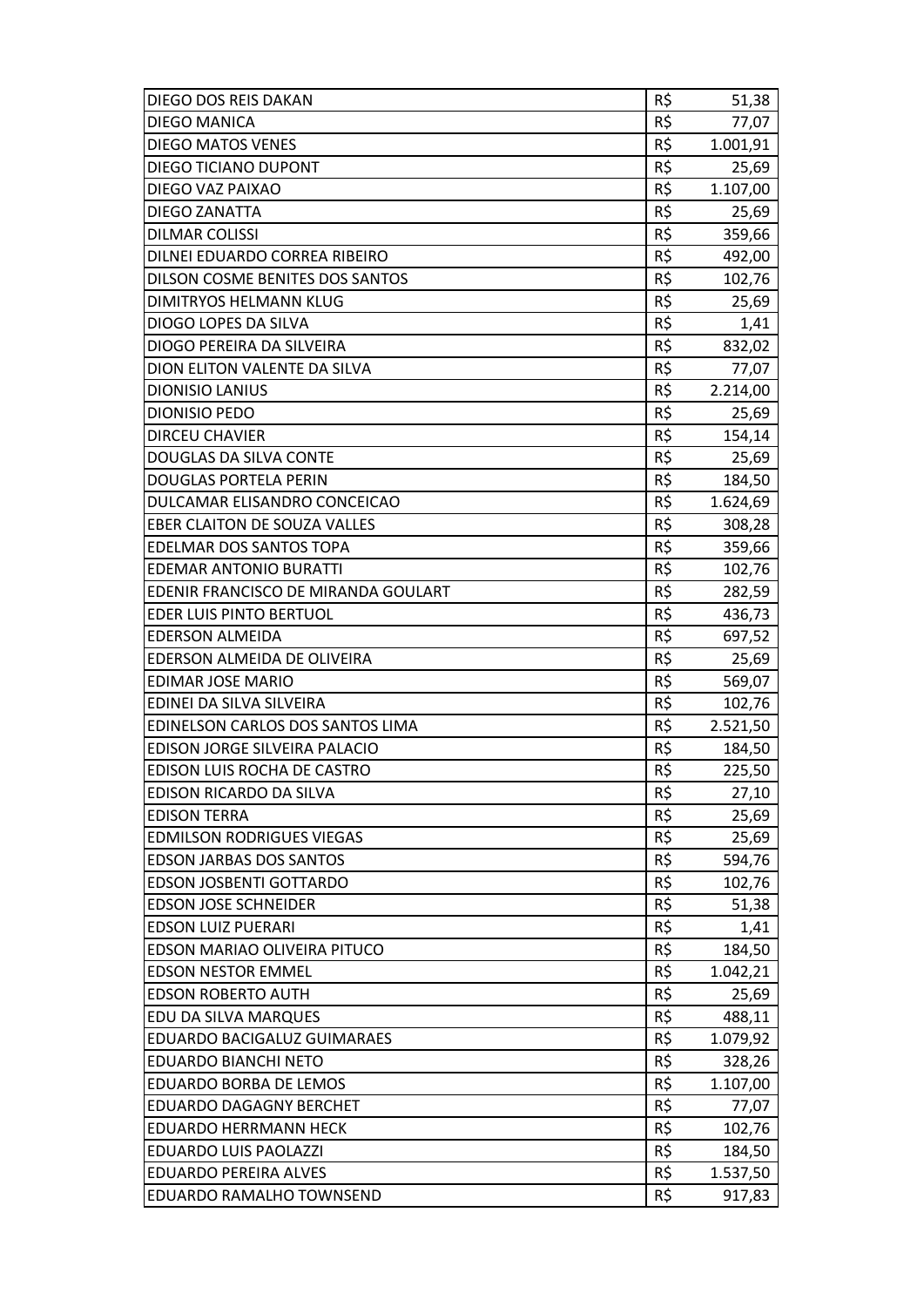| <b>EDUARDO RAMOS BORBA</b>           | R\$ | 922,50   |
|--------------------------------------|-----|----------|
| EDUARDO RAMOS DA SILVA               | R\$ | 1.168,50 |
| EDUARDO RENAN LEGUISSAMO NUNES       | R\$ | 553,50   |
| <b>EGON ARNO KOPP</b>                | R\$ | 51,38    |
| ELADIO LUIZ RIOS SOUZA               | R\$ | 2.091,00 |
| <b>ELAINE KIRSCH</b>                 | R\$ | 128,45   |
| <b>ELDER PEREIRA BONORINO</b>        | R\$ | 51,38    |
| <b>ELDER SCHUMAN NOGUEIRA</b>        | R\$ | 51,38    |
| ELEDIANE MACHADO LIMA KLASSMANN      | R\$ | 565,18   |
| ELI FARIAS ALVES                     | R\$ | 436,73   |
| ELIAMAR DA SILVEIRA PORTO            | R\$ | 375,83   |
| ELIANE ANDRIOLI MATOS MARAFON        | R\$ | 574,52   |
| ELIANE CONCEICAO CORRADI DOS SANTOS  | R\$ | 676,49   |
| ELIANE MARIA MARTINS RICARDO         | R\$ | 184,50   |
| <b>ELIANE PIRES DUARTE</b>           | R\$ | 51,38    |
| ELIANE RODRIGUES CASTILHO            | R\$ | 282,59   |
| ELIANE SIMOES DA SILVA               | R\$ | 25,69    |
| <b>ELISEU BERNARDON</b>              | R\$ | 1.906,50 |
| ELISIANE LAZZARE VIDORI              | R\$ | 102,76   |
| <b>ELOI JOSE STEFFEN</b>             | R\$ | 77,07    |
| ELOIR TADEU LEAL FAGUNDES            | R\$ | 184,50   |
| ELOISA DOBERSTEIN DE MOURA           | R\$ | 128,45   |
| ELTON LUIS SOUZA SOARES              | R\$ | 25,69    |
| <b>ELTON LUIZ ERNZEN</b>             | R\$ | 25,69    |
| <b>ELTON MARQUES DA ROSA</b>         | R\$ | 822,08   |
| ELTON TEIXEIRA BERNEIRA              | R\$ | 1.107,00 |
| EMERSON DA SILVEIRA ANTONINI         | R\$ | 533,00   |
| EMERSON LUIS CHARAO JOBIM            | R\$ | 1.317,19 |
| EMERSON RONALDO SILVA TEIXEIRA       | R\$ | 51,38    |
| EMMANUEL AVANCINI SCHIAM             | R\$ | 231,14   |
| <b>ENIO FERRARESI</b>                | R\$ | 1.315,78 |
| ENIO RIBEIRO DA SILVA                | R\$ | 2.091,00 |
| <b>ENIO RICARDO TELLES</b>           | R\$ | 1.968,00 |
| ERICO DA CUNHA NOGUEIRA              | R\$ | 51,38    |
| <b>ERNANI EDUARDO NYSTRON</b>        | R\$ | 225,50   |
| <b>ERNI PAULINA BORGES</b>           | R\$ | 77,07    |
| <b>ESMAEL DE OLIVEIRA FLORES</b>     | R\$ | 287,26   |
| <b>ESMAEL OLICIO DA SILVA</b>        | R\$ | 25,69    |
| ESTEVON ALEXANDRE DE SOUZA BOMBONATO | R\$ | 4,23     |
| <b>EUCLIDES LAURO WENDLER</b>        | R\$ | 77,07    |
| <b>EUGENIO PEREZ FERREIRA</b>        | R\$ | 513,80   |
| <b>EUGENIO RICARDO MAES</b>          | R\$ | 1.535,85 |
| <b>EULOGIO RODRIGUES ORNES FILHO</b> | R\$ | 25,69    |
| <b>EVANDRO DA SILVA</b>              | R\$ | 1.317,19 |
| EVANDRO DA SILVA MARINHO             | R\$ | 51,38    |
| <b>EVANDRO DE OLIVEIRA</b>           | R\$ | 102,76   |
| <b>EVANDRO KIEVEL</b>                | R\$ | 77,07    |
| EVERALDO VIEIRA DE SOUZA             | R\$ | 25,69    |
| EVERSON DOS SANTOS DE SOUZA          | R\$ | 385,35   |
| EVERTO DA ROSA CAMARGO               | R\$ | 51,38    |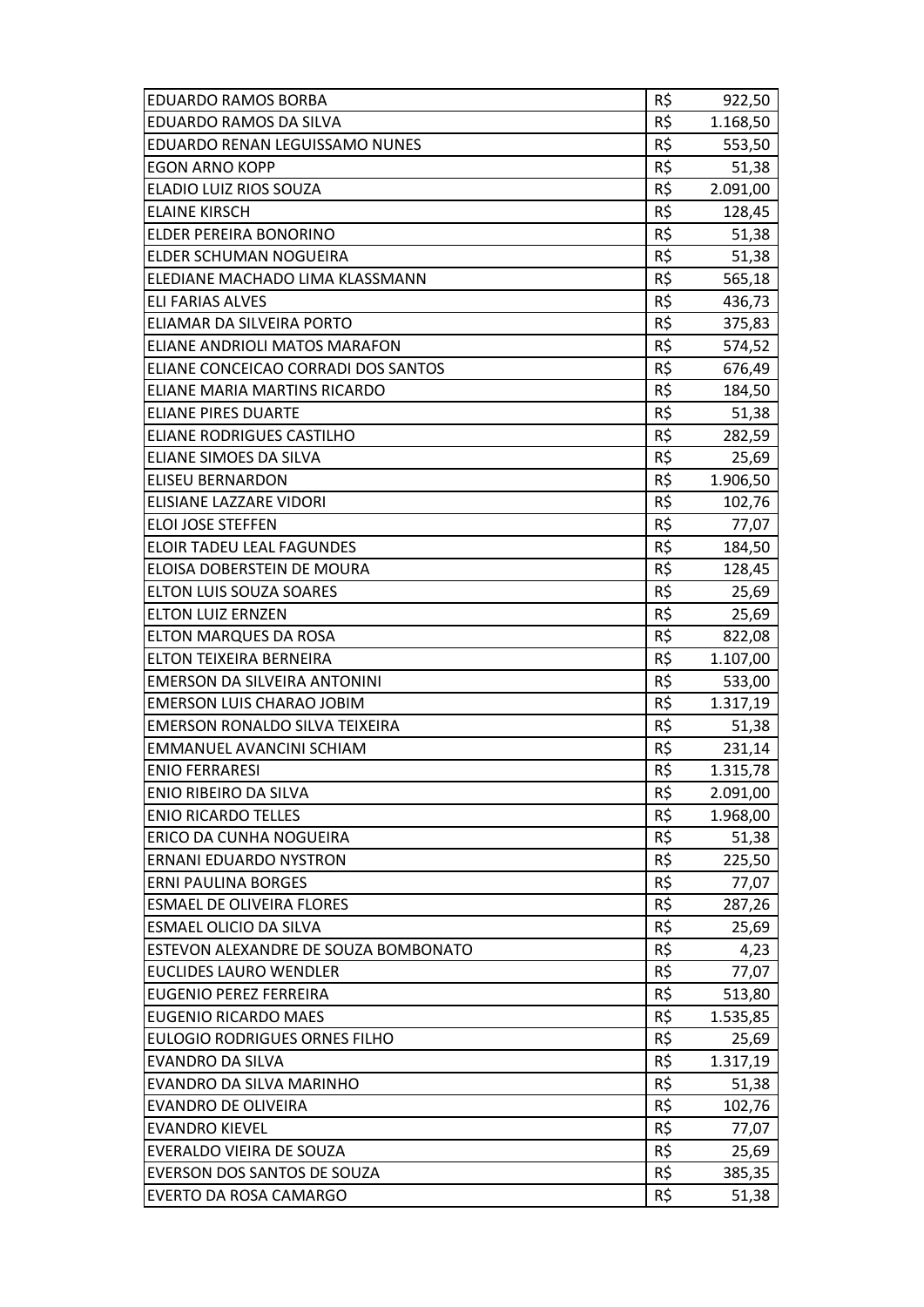| <b>EVERTON ANDRE DA SILVA</b>            | R\$ | 256,90   |
|------------------------------------------|-----|----------|
| <b>EVERTON DIAS PADILHA</b>              | R\$ | 51,38    |
| <b>EVERTON LUIS ERMEL</b>                | R\$ | 51,38    |
| EVERTON LUIZ MOREIRA DIECKMANN           | R\$ | 25,69    |
| <b>EZEQUIEL BAUER EME</b>                | R\$ | 179,83   |
| <b>FABIANA BARROS DE MORAES</b>          | R\$ | 225,50   |
| <b>FABIANE DE CASTRO RIBEIRO</b>         | R\$ | 184,50   |
| <b>FABIANO DOS SANTOS PAIM</b>           | R\$ | 256,90   |
| <b>FABIANO MANETTI DA CRUZ</b>           | R\$ | 77,07    |
| <b>FABIO ANTONIO SIRENA</b>              | R\$ | 51,38    |
| <b>FABIO BASTIANI PIAZER</b>             | R\$ | 287,26   |
| <b>FABIO DIAS NIEVES</b>                 | R\$ | 25,69    |
| <b>FABIO FRANCO PINTO</b>                | R\$ | 51,38    |
| <b>FABIO GOMES DE SOUZA</b>              | R\$ | 179,83   |
| <b>FABIO JEAN DA SILVA GONCALVES</b>     | R\$ | 574,00   |
| <b>FABIO JOSE DA SILVA GIBBON</b>        | R\$ | 1.107,26 |
| <b>FABIO LOPES KREPS</b>                 | R\$ | 353,95   |
| <b>FABIO LUIS MATTES</b>                 | R\$ | 51,38    |
| <b>FABIO MARCELO OLING</b>               | R\$ | 888,85   |
| <b>FABIO MARTINS DOS SANTOS</b>          | R\$ | 411,04   |
| <b>FABIO RICARDO PINTO CANALS</b>        | R\$ | 384,57   |
| <b>FABIO ROBERTO ALTENHOFEN SEFSTROM</b> | R\$ | 184,50   |
| <b>FABIO ROYES REGADA</b>                | R\$ | 25,69    |
| <b>FABIO TONDIM DE OLIVEIRA</b>          | R\$ | 179,83   |
| <b>FABIOLA SPIER CARRAO</b>              | R\$ | 51,38    |
| <b>FABRICIO MACIEL COELHO</b>            | R\$ | 25,69    |
| <b>FABRICIO MARTINS ALGAYER</b>          | R\$ | 712,57   |
| <b>FELIPE BEN RODRIGUES</b>              | R\$ | 307,50   |
| <b>FELIPE DALTROZO DA MOTTA</b>          | R\$ | 922,50   |
| <b>FELIPE HUFF</b>                       | R\$ | 256,90   |
| <b>FELIPE RIBEIRO DE FREITAS</b>         | R\$ | 1.107,00 |
| FELIPE TIAGO DO NASCIMENTO               | R\$ | 25,69    |
| <b>FERNANDA ANZILIERO GONCALVES</b>      | R\$ | 25,69    |
| <b>FILIPE MACHADO NEVES</b>              | R\$ | 25,69    |
| FLAVIANO JOSE ANHANHA CAETANO            | R\$ | 1,41     |
| <b>FLAVIO ANTONIO COLPO</b>              | R\$ | 1.660,50 |
| FLAVIO DA FONTOURA CASSURIAGA            | R\$ | 984,00   |
| <b>FLAVIO FAERMANN BARTH</b>             | R\$ | 1.052,31 |
| <b>FLAVIO FERREIRA PRESSER</b>           | R\$ | 494,50   |
| <b>FLAVIO PEZZI</b>                      | R\$ | 225,50   |
| <b>FLAVIO RENAN FIALHO CIRIO</b>         | R\$ | 683,33   |
| <b>FRANCIELI SOTTILI</b>                 | R\$ | 51,38    |
| <b>FRANCINE BOTH</b>                     | R\$ | 538,71   |
| <b>FRANCINE SCHULZ</b>                   | R\$ | 25,69    |
| <b>FRANCISCO ANDRE DOS SANTOS</b>        | R\$ | 51,38    |
| <b>FRANCISCO DIOSSERIO DOS SANTOS</b>    | R\$ | 799,50   |
| <b>FRANCISCO RICARDO FAGUNDES</b>        | R\$ | 539,49   |
| <b>FRANCISCO SAMPAIO</b>                 | R\$ | 1.168,50 |
| <b>FRANCK RINALDO KATH DUARTE</b>        | R\$ | 25,69    |
| <b>FRANCO CEZAR REISCHSTEIN</b>          | R\$ | 430,50   |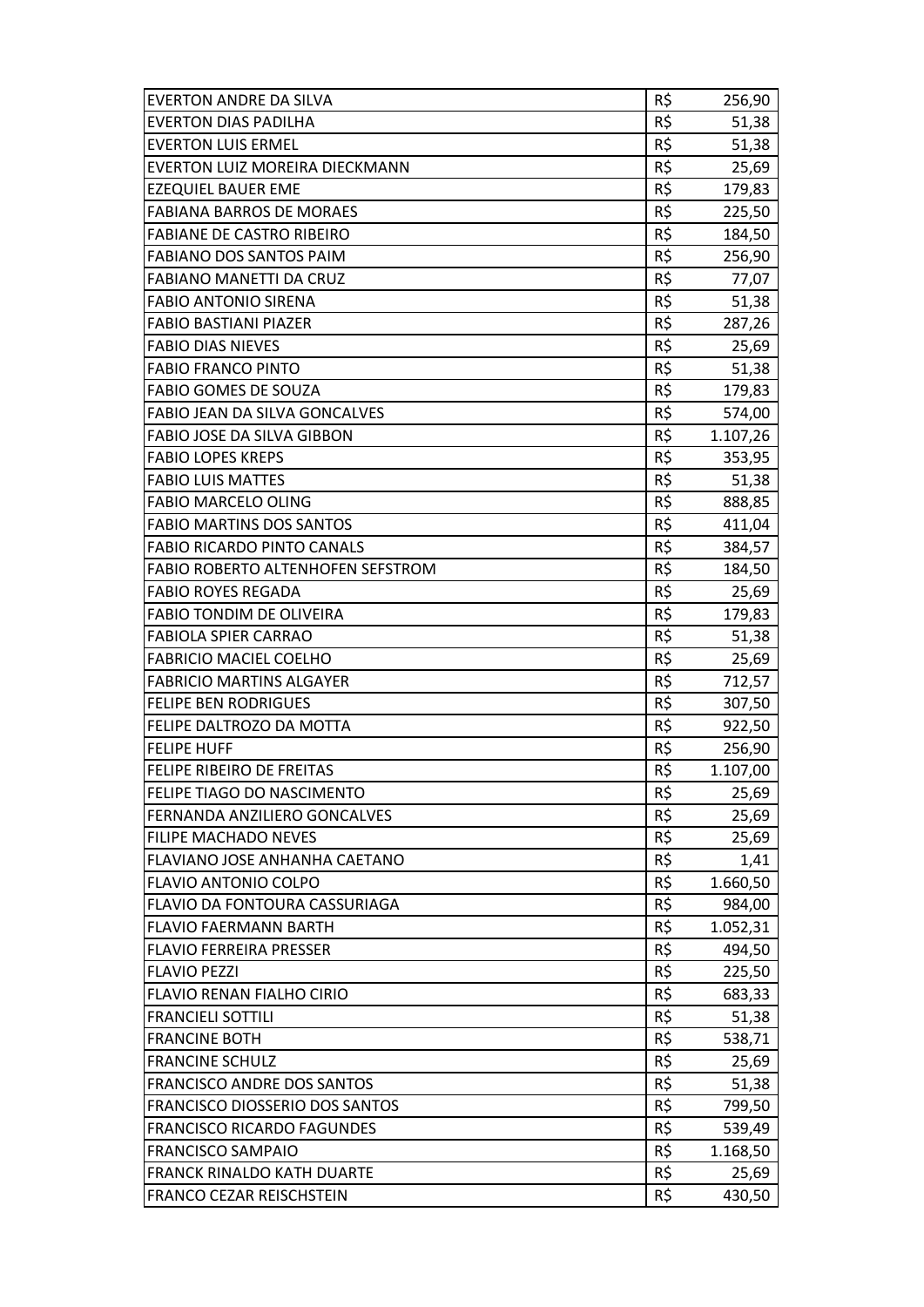| <b>GABRIEL BAUER NOVASKI</b>              | R\$ | 128,45   |
|-------------------------------------------|-----|----------|
| <b>GABRIEL LISMAR MORGAN GREGORIO</b>     | R\$ | 538,71   |
| <b>GABRIEL LUIZ VENCATO</b>               | R\$ | 745,01   |
| <b>GABRIEL ROSA DOS SANTOS</b>            | R\$ | 1.168,50 |
| <b>GABRIELA ALVES DIAS</b>                | R\$ | 513,80   |
| <b>GABRIELA MARINA POMPEO QUEIROZ</b>     | R\$ | 25,69    |
| <b>GARI BIBIANO DA ROSA CRIXEL</b>        | R\$ | 25,69    |
| <b>GASPAR VICENTE BINSFELD</b>            | R\$ | 205,52   |
| <b>GELSON LUIZ FACCIN</b>                 | R\$ | 225,50   |
| <b>GEOVANE DELESKI ASSIS</b>              | R\$ | 256,90   |
| <b>GERSON ANTONIO DARONCO</b>             | R\$ | 25,69    |
| <b>GERSON HAMMES</b>                      | R\$ | 927,95   |
| <b>GERSON LUIZ COSTA DE LIMA</b>          | R\$ | 25,69    |
| <b>GERSON SIDINEI PEZAROGLO BUENO</b>     | R\$ | 2.275,50 |
| <b>GESSICA LOPES DA SILVA</b>             | R\$ | 462,42   |
| <b>GIANCARLO KOSBY SCHMITT</b>            | R\$ | 25,69    |
| <b>GILBERTO AQUILES ROQUE</b>             | R\$ | 411,04   |
| <b>GILBERTO BOBSIN</b>                    | R\$ | 307,50   |
| <b>GILBERTO DA SILVA JOB</b>              | R\$ | 77,07    |
| <b>GILBERTO DA SILVA LIMA</b>             | R\$ | 385,35   |
| <b>GILBERTO GUILHERME ROESE</b>           | R\$ | 82,71    |
| <b>GILBERTO LARSEN ORIQUES</b>            | R\$ | 261,57   |
| <b>GILBERTO SCHAEFFER DE BASTIANI</b>     | R\$ | 539,49   |
| <b>GILCEU BITTENCOURT DOS SANTOS</b>      | R\$ | 25,69    |
| <b>GILMAR ANTONIO RIL</b>                 | R\$ | 25,69    |
| <b>GILMAR AZEREDO WALLAU</b>              | R\$ | 2.583,00 |
| <b>GILMAR DE MOURA</b>                    | R\$ | 256,90   |
| <b>GILMAR ELENILTO PIRES</b>              | R\$ | 1.687,82 |
| <b>GILMAR FERRER PICCIONI</b>             | R\$ | 77,07    |
| <b>GILMAR PLETZ DIAS</b>                  | R\$ | 553,50   |
| GILSON DE JESUS RAMOS DA SILVA            | R\$ | 25,69    |
| <b>GILSON FRUHAUF BECKER</b>              | R\$ | 51,38    |
| <b>GILSON JULIANO VOLKART</b>             | R\$ | 51,38    |
| <b>GILSON SCHUSSLER</b>                   | R\$ | 25,69    |
| <b>GILVAN GOMES VIVIAN</b>                | R\$ | 256,90   |
| <b>GIOVANI ALBERTO BACIN</b>              | R\$ | 25,69    |
| GIOVANI DA SILVA FORNARI                  | R\$ | 333,97   |
| GIOVANI MARTINS DE SOUZA                  | R\$ | 1.128,28 |
| GIOVANI PEDROSO DA SILVA                  | R\$ | 1.009,69 |
| <b>GIOVANI TAVARES ESPELOCIN</b>          | R\$ | 25,69    |
| <b>GIOVANI TRICAI</b>                     | R\$ | 1.845,00 |
| <b>GIULIANO CRAUSS DARONCO</b>            | R\$ | 128,45   |
| <b>GRACIELA PEROBA BATISTA</b>            | R\$ | 128,45   |
| <b>GRACIELE NAIANE MARAFIGA CONTERATO</b> | R\$ | 616,56   |
| GUILHERME ALEXANDRE BATISTA WOBETO        | R\$ | 411,04   |
| <b>GUILHERME ANTONIO UTZIG</b>            | R\$ | 676,49   |
| <b>GUILHERME DA SILVA GUTLER</b>          | R\$ | 3.382,50 |
| <b>GUILHERME PAIVA GOMES</b>              | R\$ | 1.537,50 |
| <b>GUILHERME RENATO SCHULER</b>           | R\$ | 51,38    |
| <b>GUNTHER LIMA FERRARI</b>               | R\$ | 25,69    |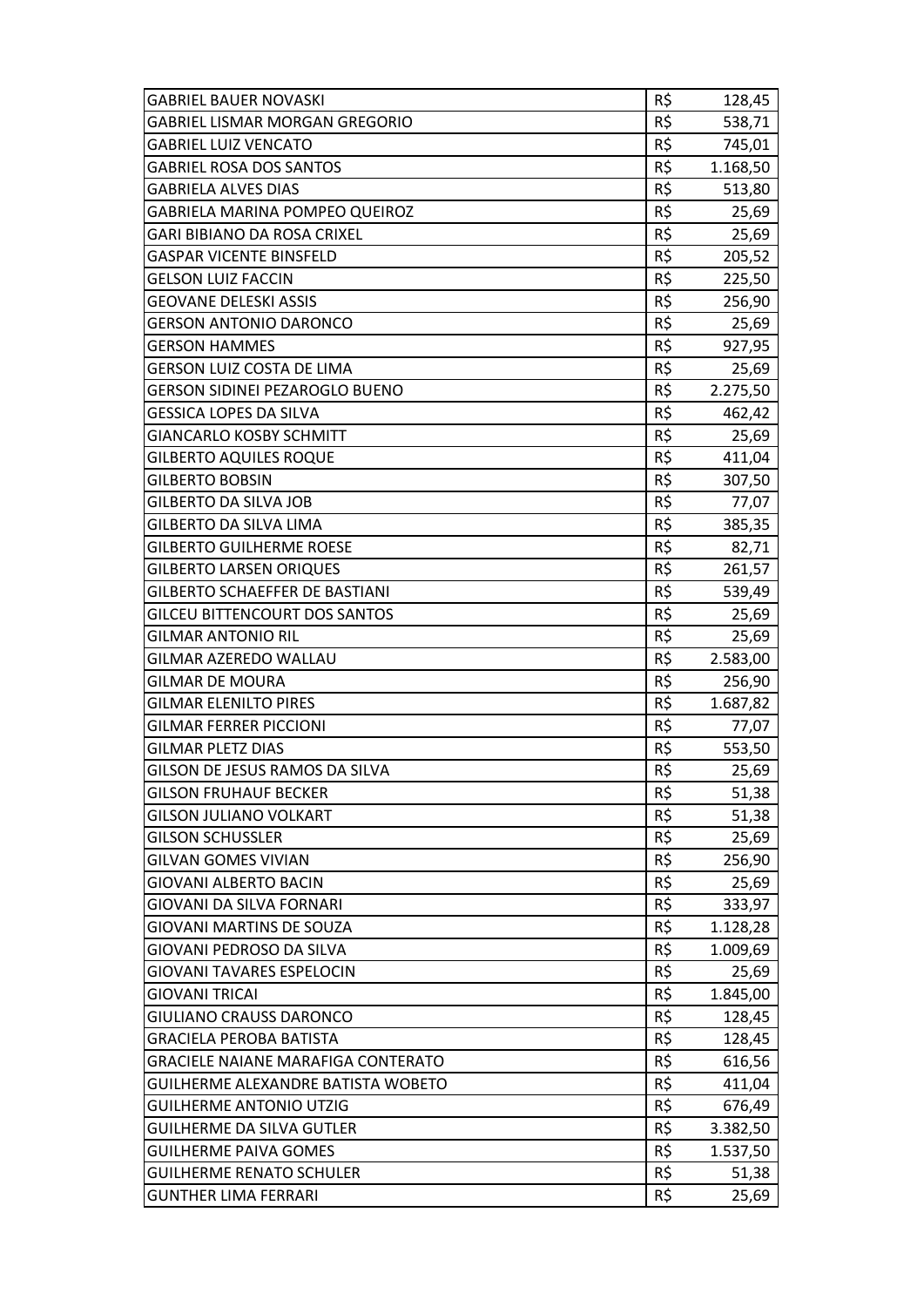| <b>GUSTAVO ALBERTO RIFFEL</b>            | R\$      | 51,38    |
|------------------------------------------|----------|----------|
| <b>GUSTAVO DA SILVA</b>                  | R\$      | 553,50   |
| <b>GUTIERRES GURGEL CUDO</b>             | R\$      | 25,69    |
| <b>HELENO DA SILVA ROSA</b>              | R\$      | 128,45   |
| <b>HELIO ALCANTARA MAGALHAES ALVAREZ</b> | R\$      | 128,45   |
| <b>HELIO DELLAZARI JUNIOR</b>            | R\$      | 77,07    |
| <b>HELIO WINKE BARTZ</b>                 | R\$      | 539,49   |
| <b>HELLEN RODRIGUES ROCHA</b>            | R\$      | 25,69    |
| <b>HENRIQUE ANTUNES WEDIG</b>            | R\$      | 256,90   |
| <b>HENRIQUE LAUTENSCHLAGER</b>           | R\$      | 430,50   |
| <b>HENRIQUE WORM</b>                     | R\$      | 77,07    |
| <b>HERBERT WALTER KUHN</b>               | R\$      | 102,76   |
| <b>HERBI DINEI KLEIN</b>                 | R\$      | 2.214,00 |
| <b>HILDO LIMA DE FREITAS</b>             | R\$      | 222,78   |
| <b>HILTON DE BRITO</b>                   | R\$      | 25,69    |
| <b>HUGO ADRIANO OGLIARI</b>              | R\$      | 25,69    |
| <b>IGOR MODERNEL PIO</b>                 | R\$      | 128,45   |
| <b>IGOR XAVIER DE FIGUEIREDO</b>         | R\$      | 553,50   |
| ILMOR CONCEICAO DORR                     | R\$      | 102,76   |
| <b>ILSON FERNANDES LOPES</b>             | R\$      | 333,97   |
| IRENO LOUREIRO DORNELLES NETO            | R\$      | 154,14   |
| <b>IRONI SANTOS DA CONCEICAO</b>         | R\$      | 25,69    |
| <b>ISABEL MAYER SILVA DA CUNHA</b>       | R\$      | 676,50   |
| <b>ISMAEL BRAUN</b>                      | R\$      | 127,04   |
| <b>ISMAEL VIANNA</b>                     | $R\zeta$ | 51,38    |
| <b>ISRAEL DE JESUS NUNES SOARES</b>      | R\$      | 615,00   |
| <b>ISRAEL DE OLIVEIRA BEIRO</b>          | R\$      | 210,19   |
| <b>ISRAEL DIEGO PINTO MARTINS</b>        | R\$      | 25,69    |
| <b>IURI SANT ANA PACICO</b>              | R\$      | 179,83   |
| <b>IVAN CARLOS PALUDO</b>                | R\$      | 25,69    |
| <b>IVAN SILVA DE AGUIAR</b>              | R\$      | 102,76   |
| IVAN SILVA DE OLIVEIRA                   | R\$      | 808,63   |
| <b>IVANIO VARGAS DA ROSA</b>             | R\$      | 646,14   |
| IVANIR MEDEIRO DE AVILA                  | R\$      | 492,00   |
| <b>IVAR ANTONIO TRICHES</b>              | R\$      | 25,69    |
| <b>IVO MARIO NALIN</b>                   | R\$      | 415,71   |
| <b>IVO RICARDO PITZER RASIA</b>          | R\$      | 225,50   |
| IZETE APARECIDA CAETANO BARROZO          | R\$      | 77,07    |
| JACKSON SAINT PIERRE DULL RITTER         | R\$      | 51,38    |
| <b>JACO WILLE STAUDT</b>                 | R\$      | 77,07    |
| <b>JADIR AURI RHODEN</b>                 | R\$      | 77,07    |
| JAIME DOS SANTOS GONCALVES               | R\$      | 1.168,50 |
| <b>JAIME NOSINI</b>                      | R\$      | 420,38   |
| JAIR ALFREDO ANTONIO CARVALHO            | R\$      | 123,00   |
| JAIR CORSETTI MACHADO                    | R\$      | 128,45   |
| <b>JAIR JABLONSKI</b>                    | R\$      | 1.968,00 |
| <b>JAIRO BRAZ MEDEIROS</b>               | R\$      | 12,69    |
| JAIRO DOTTO DA SILVA                     | R\$      | 430,50   |
| JANAINA DINIZ FERNANDES                  | R\$      | 929,33   |
| JANETE DE QUADROS MARTINS                | R\$      | 25,69    |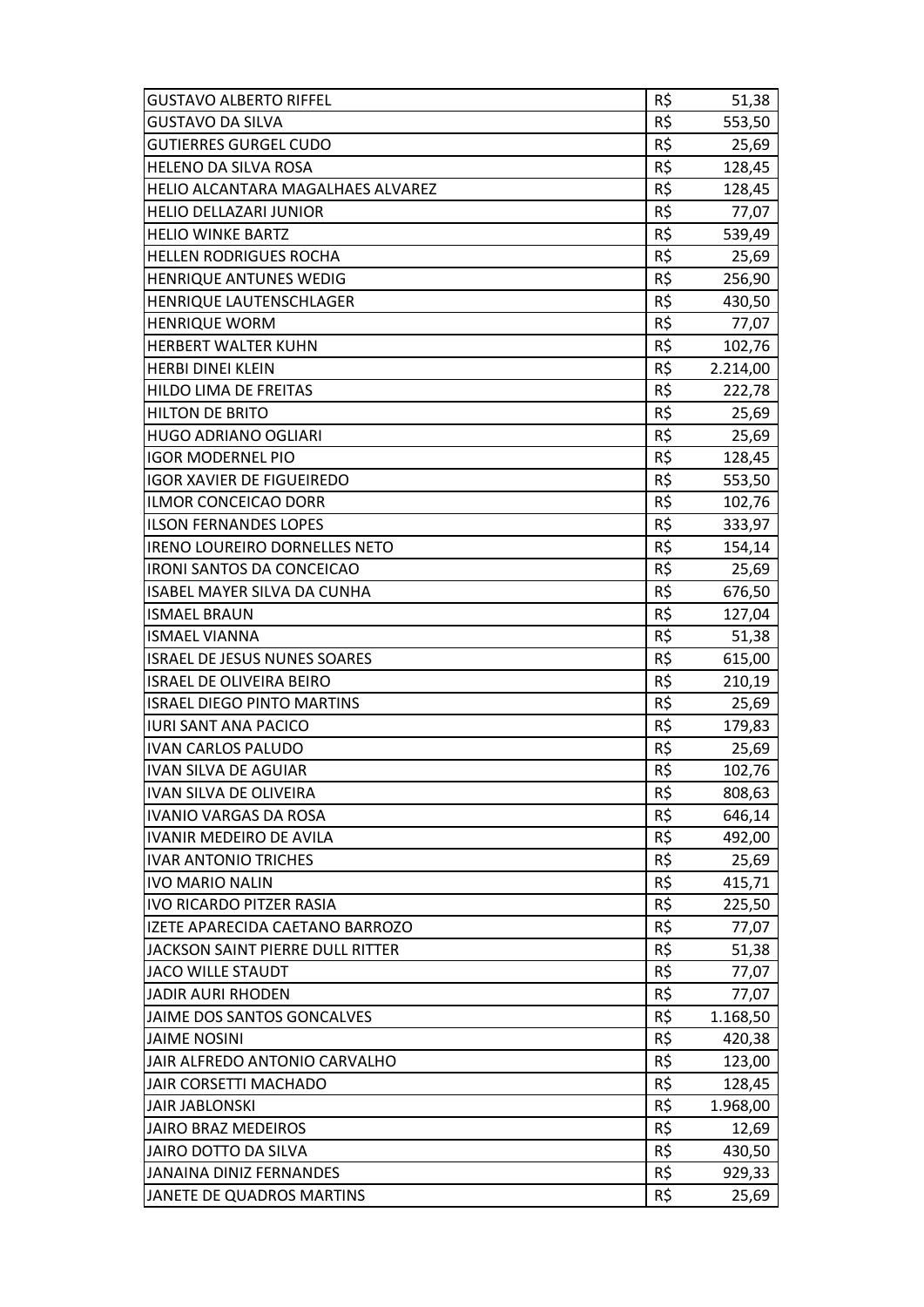| JANIS TEREZINHA VALIM DA TRINDADE  | R\$ | 25,69    |
|------------------------------------|-----|----------|
| JAQUES DE FARIAS ULGUIM            | R\$ | 615,00   |
| JARBAS ARY DE OLIVEIRA             | R\$ | 225,50   |
| <b>JARDEL LUCIANO FUHR</b>         | R\$ | 51,38    |
| <b>JARDEL PIZZUTI GRIEBELER</b>    | R\$ | 134,09   |
| JAYME SIDNEY LEMOS JUNIOR          | R\$ | 25,69    |
| JEAN MARCELO LEIVAS SELVEIRA       | R\$ | 3.450,83 |
| JEFERSON ELIAS KASPER              | R\$ | 912,38   |
| JEFERSON MENEZES PALACIOS          | R\$ | 513,80   |
| <b>JEFERSON SILVEIRA</b>           | R\$ | 908,49   |
| JEFFERSON DALANHOL                 | R\$ | 25,69    |
| JERONIMO LOURENÃO DIAS             | R\$ | 25,69    |
| JERRI ANTONIO TATSCH               | R\$ | 184,50   |
| <b>JERSON BARBOZA VINHAS</b>       | R\$ | 210,19   |
| JESSE SILVA DAS NEVES              | R\$ | 225,50   |
| JOAO ADELAR MALLMANN DE GODOI      | R\$ | 25,69    |
| JOAO ALBERTO ROTH NEVES            | R\$ | 102,76   |
| JOAO ANTONIO DEBON SILVA           | R\$ | 77,07    |
| JOAO ANTONIO STEFFEN               | R\$ | 1.537,50 |
| JOAO BALBINO DIAS FILHO            | R\$ | 1.107,00 |
| JOAO BATISTA CORIM DA ROSA         | R\$ | 729,78   |
| <b>JOAO BATISTA FAGUNDES</b>       | R\$ | 25,69    |
| JOAO CARLOS DE MATTOS              | R\$ | 386,21   |
| <b>JOAO FABIO DE PARIS</b>         | R\$ | 231,21   |
| <b>JOAO FERREIRA ALMEIDA</b>       | R\$ | 1,41     |
| JOAO GILMAR PANTA FONTOURA         | R\$ | 481,88   |
| <b>JOAO HENRIQUE THONES BORGES</b> | R\$ | 410,00   |
| <b>JOAO INACIO BIEGER</b>          | R\$ | 25,69    |
| JOAO LUIS NUNES DOS SANTOS         | R\$ | 488,11   |
| JOAO MANOEL ARMESTO SERPA          | R\$ | 24,28    |
| JOAO MILTON SILVA DE MEDEIROS      | R\$ | 25,69    |
| JOAO PEDRO TELES CARRICONDE        | R\$ | 1.563,19 |
| JOAO ROGERIO OLIVEIRA              | R\$ | 513,80   |
| JOAO VIANEI POSSER DESCOVI         | R\$ | 205,52   |
| JOAREZ ADEMIR VIVIAN               | R\$ | 225,50   |
| JOEL CASAGRANDE DIAS               | R\$ | 12,69    |
| <b>JOEL CASARIL</b>                | R\$ | 51,38    |
| <b>JOEL FLORES BUENO</b>           | R\$ | 128,45   |
| JOEL LISSARRAGA DE FREITAS         | R\$ | 25,69    |
| <b>JOELSON ALVES DE FARIAS</b>     | R\$ | 77,07    |
| <b>JOELSON PESCADOR</b>            | R\$ | 128,45   |
| <b>JOLAIR ADAO AMARAL</b>          | R\$ | 671,83   |
| <b>JONAS GUIMARAES NUNES</b>       | R\$ | 640,69   |
| JONATAS MEÃALA MACHADO             | R\$ | 590,87   |
| JONATHAN DA SILVA BROSE            | R\$ | 25,69    |
| <b>JONATHAN PERES ABREU</b>        | R\$ | 25,69    |
| <b>JONY BONADIMAN</b>              | R\$ | 51,38    |
| <b>JORCELI ARAUJO NOLASCO</b>      | R\$ | 212,57   |
| JORDAN OLIVEIRA DA SILVA           | R\$ | 1.660,50 |
| JORGE ALBERTO ROQUE PINTO          | R\$ | 51,38    |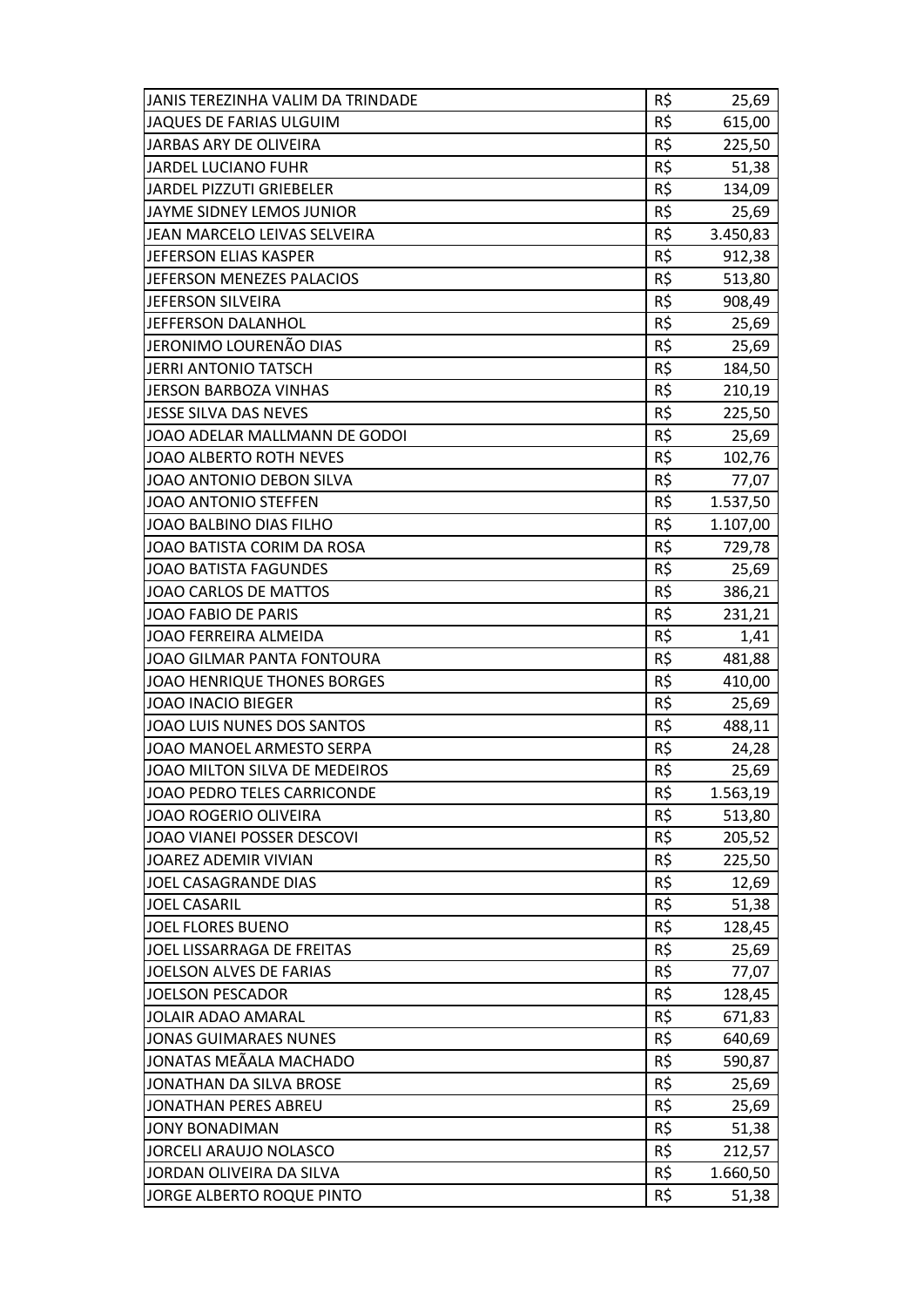| JORGE CLEDENIR LEMOS DE ABREU        | R\$ | 410,26   |
|--------------------------------------|-----|----------|
| JORGE DILAMAR GOULART RODRIGUES      | R\$ | 25,69    |
| <b>JORGE ERINEU WENTZ</b>            | R\$ | 307,50   |
| <b>JORGE GERALDO MARTINI</b>         | R\$ | 167,79   |
| <b>JORGE HENRIQUE MOURA RIGO</b>     | R\$ | 128,45   |
| <b>JORGE KOTLEWSKI</b>               | R\$ | 25,69    |
| JORGE LUIS CARDOSO SCHMITT           | R\$ | 184,50   |
| JORGE LUIZ CAMARGO FIGUEIREDO        | R\$ | 25,69    |
| <b>JORGE LUIZ CAURIO CLATES</b>      | R\$ | 1.035,38 |
| JORGE LUIZ COSTA MELO                | R\$ | 329,66   |
| <b>JORGE LUIZ KLUMB BORN</b>         | R\$ | 231,21   |
| <b>JORGE LUIZ LAUTHERT</b>           | R\$ | 1.107,78 |
| <b>JORGE VALMOR BENCKE</b>           | R\$ | 1.872,32 |
| <b>JOSE AIRTON DOS SANTOS</b>        | R\$ | 1.230,00 |
| JOSE ALDOIR DA LUZ COSTA             | R\$ | 551,85   |
| <b>JOSE ALMIR VEIGA MENEZES</b>      | R\$ | 1.840,33 |
| <b>JOSE ANTONIO DAMBROS</b>          | R\$ | 51,38    |
| <b>JOSE ANTONIO PEREIRA LOPES</b>    | R\$ | 25,69    |
| JOSE CLAUDIO FEIJO DE LEMOS          | R\$ | 861,00   |
| <b>JOSE EDUARDO MARMITT</b>          | R\$ | 25,69    |
| JOSE FERNANDO ENCARNACAO OLIVEIRA    | R\$ | 51,38    |
| JOSE FRANCISCO SOUZA BUT             | R\$ | 51,38    |
| JOSE GUILHERME RODRIGUES DOYLE       | R\$ | 25,69    |
| JOSE HENRIQUE FRANCO DA CRUZ         | R\$ | 2.091,00 |
| JOSE HORACIO SILVA DA SILVA          | R\$ | 51,38    |
| JOSE IVAN DORNELLES MULER            | R\$ | 25,69    |
| JOSE IZAIR N. DA SILVA               | R\$ | 25,69    |
| <b>JOSE JOAREZ REQUE</b>             | R\$ | 1.219,88 |
| <b>JOSE MARCELO DA SILVA</b>         | R\$ | 308,28   |
| <b>JOSE NERI MIGUEL VIEIRA</b>       | R\$ | 102,76   |
| <b>JOSE NILTON VIEIRA GIDIEL</b>     | R\$ | 25,69    |
| <b>JOSE RAUL BRAZ</b>                | R\$ | 128,45   |
| JOSE RICARDO SANTOS DO LAGO          | R\$ | 25,69    |
| JOSE ROBERTO CEOLIN EPSTEIN          | R\$ | 51,38    |
| JOSE VALDIR MACHADO DOS SANTOS       | R\$ | 25,69    |
| <b>JOSIANE PISTORELLO</b>            | R\$ | 25,69    |
| JOSIE CRISTINA DUARTE SCHWALM        | R\$ | 329,91   |
| <b>JUAREZ AQUILES WIERSBICKI</b>     | R\$ | 25,69    |
| JUAREZ GONCALVES ROMAN               | R\$ | 51,38    |
| JUAREZ NARDON DE OLIVEIRA            | R\$ | 1.968,00 |
| <b>JUCELITO MISSIO</b>               | R\$ | 430,50   |
| JUCIR CONCORDIO DUGATTO              | R\$ | 553,50   |
| JUELMIR NUNES SARAIVA                | R\$ | 77,07    |
| JULIANA CONTE ZANOTELLI              | R\$ | 25,69    |
| JULIANA MESQUITA INACIO              | R\$ | 25,69    |
| JULIANO CEZAR SIQUEIRA DO NASCIMENTO | R\$ | 1.624,69 |
| <b>JULIANO DOS SANTOS TORRES</b>     | R\$ | 205,52   |
| <b>JULIANO GOULART</b>               | R\$ | 25,69    |
| JULIANO MAFRA LEDUR                  | R\$ | 102,76   |
| JULIANO MOREIRA DOS SANTOS           | R\$ | 1.845,00 |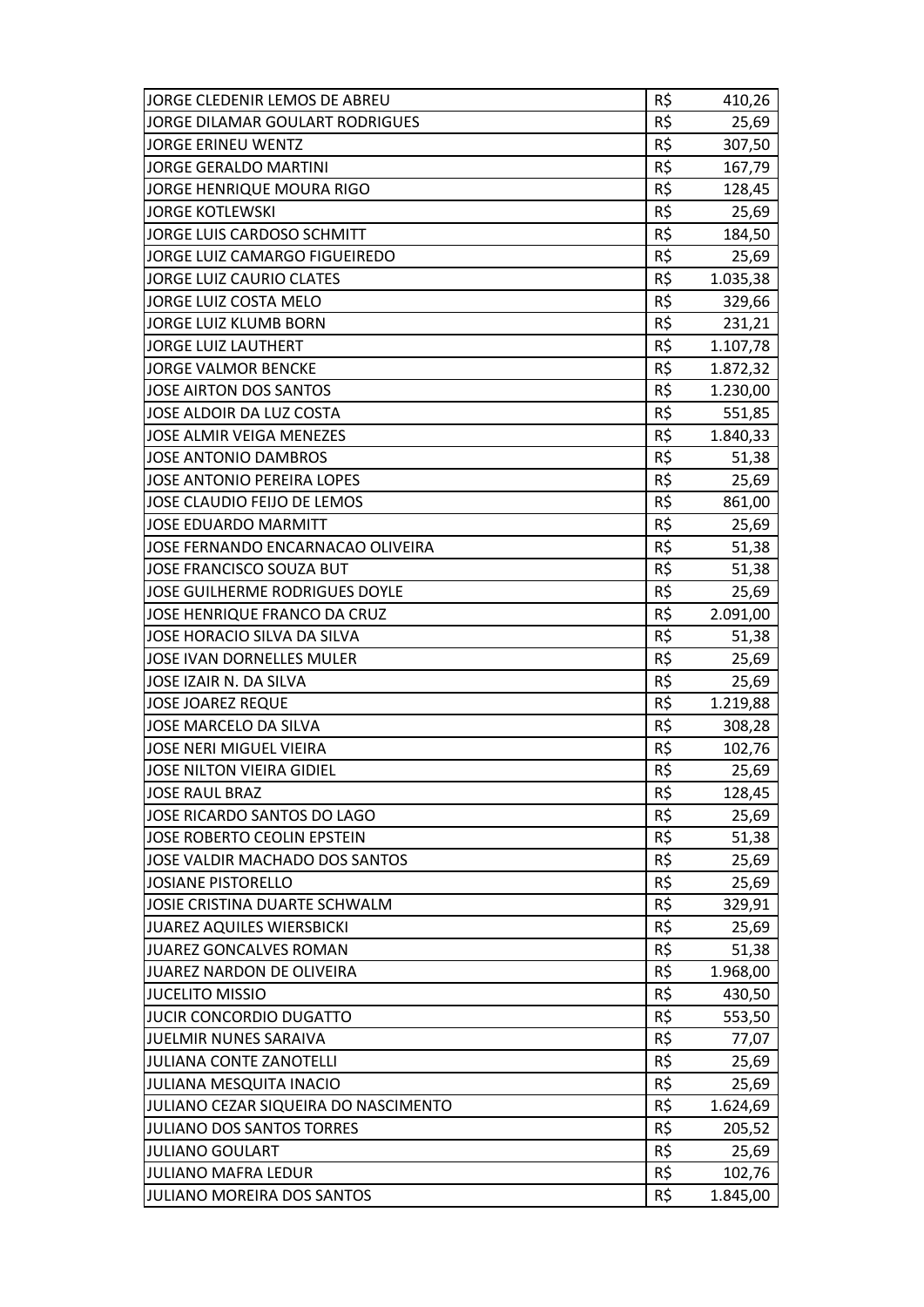| <b>JULIANO MULLING</b>                | R\$ | 430,50   |
|---------------------------------------|-----|----------|
| <b>JULIANO SCALVI</b>                 | R\$ | 25,69    |
| JULIANO ZAMPIERI DOS SANTOS           | R\$ | 25,69    |
| JULIO CESAR DO ESPIRITO SANTO ROCHA   | R\$ | 102,76   |
| JULIO CESAR DOS S LEANDRO             | R\$ | 430,50   |
| JULIO CESAR MACEDO                    | R\$ | 2.214,00 |
| JULIO CESAR TAVARES RIBEIRO           | R\$ | 102,76   |
| <b>JUREMAR BAIRROS MACHADO</b>        | R\$ | 25,69    |
| <b>KARLA LEAL COZZA</b>               | R\$ | 517,69   |
| KATIA REJANE GULARTE MARQUES          | R\$ | 7,05     |
| <b>KELI SILVEIRA DA SILVA</b>         | R\$ | 333,19   |
| <b>KELLY CRISTINA GONZALEZ SAFONS</b> | R\$ | 553,50   |
| <b>KEONE CASTANHO DAGANI</b>          | R\$ | 539,49   |
| <b>LACI MARIANO MAIERON</b>           | R\$ | 51,38    |
| <b>LAERCIO COMIN</b>                  | R\$ | 24,28    |
| <b>LAIRTON SILVESTRINI</b>            | R\$ | 77,07    |
| <b>LAURO ANTONIO GAIESKI</b>          | R\$ | 25,69    |
| <b>LAURO DE FREITAS FLORES</b>        | R\$ | 25,69    |
| LAURO RIBEIRO DA ROCHA                | R\$ | 922,50   |
| LAURO SEVERIANO MULLER FILHO          | R\$ | 225,50   |
| LAZARO NEUMANN DE OLIVEIRA            | R\$ | 25,69    |
| LEANDRO AUGUSTO MUMBACH               | R\$ | 77,07    |
| LEANDRO BIZOTTO PADILHA               | R\$ | 179,83   |
| LEANDRO BRANDAO DE AZEVEDO            | R\$ | 25,69    |
| LEANDRO CAPITAO ROCA                  | R\$ | 1.001,91 |
| LEANDRO DA SILVA ROCHA                | R\$ | 128,45   |
| <b>LEANDRO DOS SANTOS MENDES</b>      | R\$ | 128,45   |
| LEANDRO FIORENZA CANTERLE             | R\$ | 25,69    |
| LEANDRO LEAO VAZ                      | R\$ | 231,21   |
| LEANDRO MINUSCOLI                     | R\$ | 1.906,50 |
| LEANDRO MOREIRA EUFRAZIO              | R\$ | 411,04   |
| <b>LEANDRO RIBAS DE SOUZA</b>         | R\$ | 51,38    |
| LEANDRO ROBERTO SILVA DE AZEVEDO      | R\$ | 25,69    |
| <b>LEANDRO RODRIGUES DOYLE</b>        | R\$ | 553,50   |
| <b>LEANDRO SILVA MENEZES</b>          | R\$ | 1.563,19 |
| LEANDRO VALENTE NICOLAU               | R\$ | 462,42   |
| LEDA OLIVEIRA PEDROSO                 | R\$ | 25,69    |
| LEDOEL SILVA DA SILVA                 | R\$ | 1.071,19 |
| LEIA DE MACEDO COSTA                  | R\$ | 25,69    |
| <b>LEONARDO COSTA ALVES</b>           | R\$ | 430,50   |
| LEONARDO DA SILVA DUTRA               | R\$ | 51,38    |
| <b>LEONARDO GORGEN</b>                | R\$ | 256,90   |
| LEONARDO JULIO MARTINS                | R\$ | 102,76   |
| <b>LEONARDO MATTES</b>                | R\$ | 25,69    |
| LEONARDO SANTOS HUZALO                | R\$ | 847,77   |
| LEONARDO SILVA DE MARINS              | R\$ | 508,02   |
| LEONARDO SOZIN RUFINO                 | R\$ | 128,45   |
| LERIO RODRIGUES DA FONSECA            | R\$ | 25,69    |
| <b>LIA DENISE DREHMER</b>             | R\$ | 2.767,50 |
| <b>LIANE SOARES CABRAL</b>            | R\$ | 256,90   |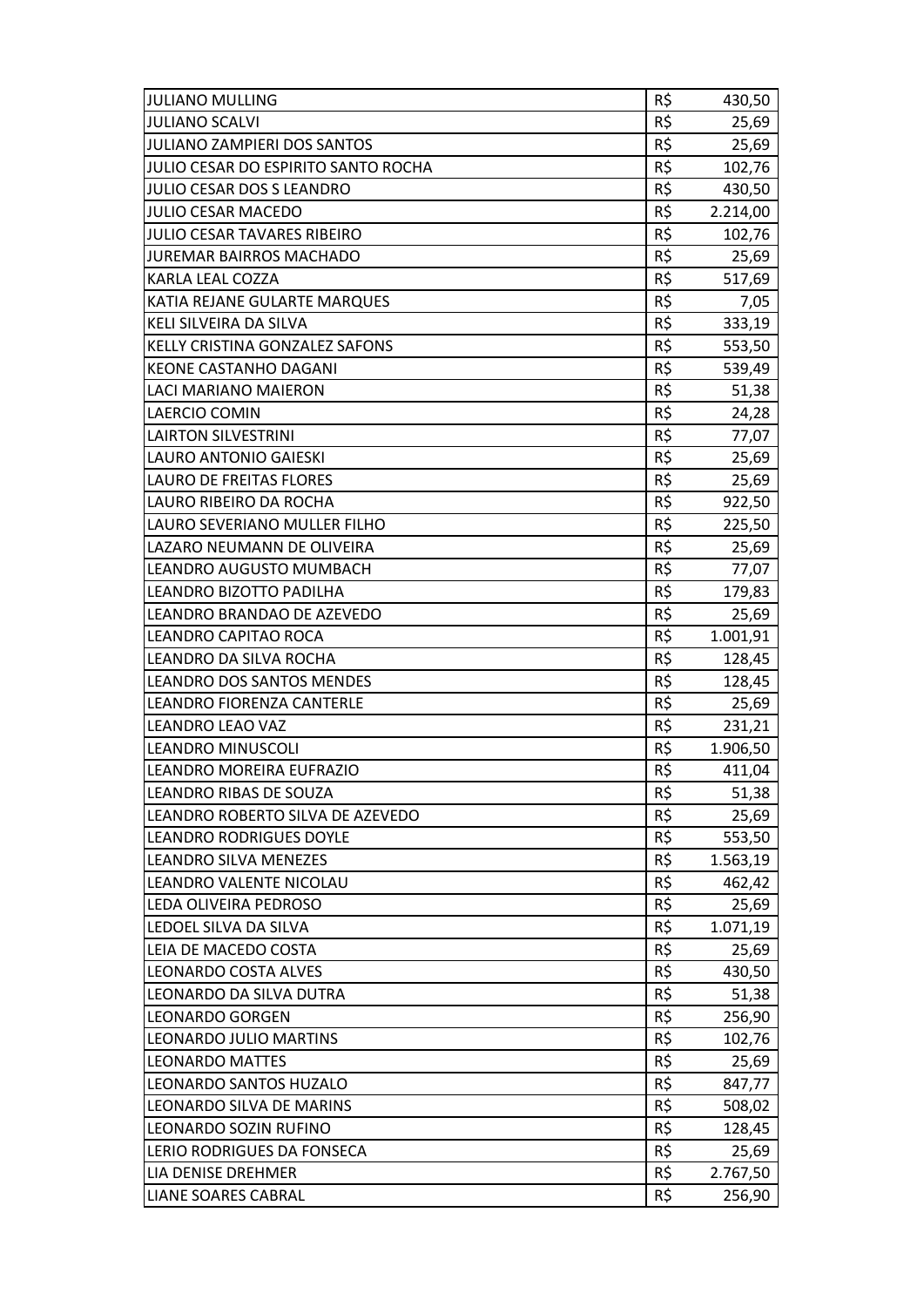| <b>LIBORIO HALMENSCHLAGER</b>            | R\$ | 1.107,00 |
|------------------------------------------|-----|----------|
| <b>LIDIANE RADTKE</b>                    | R\$ | 184,50   |
| <b>LILIANE DA SILVA</b>                  | R\$ | 77,07    |
| <b>LINOMAR ZANON FIGUEIRO</b>            | R\$ | 25,69    |
| <b>LISANDRO DOS SANTOS TOGNI</b>         | R\$ | 510,36   |
| LISIANE OTTONELLI BELINAZZO              | R\$ | 51,38    |
| <b>LIZIANE SOARES DOS SANTOS</b>         | R\$ | 77,07    |
| LOIR KRUGER BRAHM                        | R\$ | 51,38    |
| LOIVO JOSE SCHU                          | R\$ | 481,88   |
| LUANA CLARISSA DE PAULA BATISTA          | R\$ | 51,38    |
| LUCAS DO NASCIMENTO OLIVEIRA             | R\$ | 25,69    |
| LUCAS FRANCISCO FEISTEL BALDISSERA       | R\$ | 51,38    |
| LUCAS MARCHI DA MOTTA                    | R\$ | 77,07    |
| LUCIANO DA SILVA                         | R\$ | 77,07    |
| LUCIANO DAVILA LOPES                     | R\$ | 451,00   |
| LUCIANO DOTTE                            | R\$ | 77,07    |
| LUCIANO FARINA MARCON                    | R\$ | 626,91   |
| LUCIANO RODRIGUES CARVALHO               | R\$ | 51,38    |
| LUCIANO VINICUS DALBERTO                 | R\$ | 605,14   |
| LUIS ALEXANDRE HELUANY PINTO             | R\$ | 25,69    |
| LUIS CARLOS MALYSZ MICHELIN              | R\$ | 1,41     |
| <b>LUIS CARLOS MARTINS</b>               | R\$ | 25,69    |
| LUIS CLAUDIO PEDROSO                     | R\$ | 2,82     |
| <b>LUIS DANIEL BRITES</b>                | R\$ | 861,00   |
| LUIS FELIPE ALVES DOS SANTOS             | R\$ | 1.168,50 |
| LUIS FERNANDO CLARO LONGARAY             | R\$ | 1.096,88 |
| LUIS FERNANDO PRUCIANO                   | R\$ | 51,38    |
| LUIS FERNANDO TRINDADE GOULART           | R\$ | 51,38    |
| LUIS JERONIMO DORNELLES DA CUNHA         | R\$ | 2.460,00 |
| LUIS MATHEUS FERREIRA                    | R\$ | 553,50   |
| LUIZ CARLOS CRUZ DE MELO SERENO          | R\$ | 77,07    |
| LUIZ CARLOS SALVADOR CUNHA JUNIOR        | R\$ | 1.595,11 |
| <b>LUIZ CARLOS SCHNEIDER</b>             | R\$ | 488,11   |
| <b>LUIZ CARLOS SEVAGE BITENCURT</b>      | R\$ | 395,47   |
| <b>LUIZ CESAR PEDRO</b>                  | R\$ | 1.537,50 |
| LUIZ ERNESTO FERRARETTO                  | R\$ | 256,90   |
| LUIZ ESTANISLAU KIWEL                    | R\$ | 25,69    |
| LUIZ FELIPE ZIMMERMANN ODY               | R\$ | 184,50   |
| LUIZ FERNANDO FIGUEIREDO DORNELES JUNIOR | R\$ | 51,38    |
| LUIZ GUSTAVO MEDEIROS RICALDE            | R\$ | 1.168,50 |
| <b>LUIZ MANTELLI</b>                     | R\$ | 128,45   |
| LUIZ PEDRO GOMES DA LUZ                  | R\$ | 184,50   |
| LURDES JOSEFA DEMBOSKI BONAPAZ           | R\$ | 248,92   |
| <b>LUTIER RODRIGO CARDOSO</b>            | R\$ | 12,69    |
| <b>MAICON ASSIS VALIM BOEIRA</b>         | R\$ | 261,57   |
| <b>MAIR ROQUE BARASUOL</b>               | R\$ | 51,38    |
| <b>MANOEL PADAO PALMEIRA</b>             | R\$ | 102,76   |
| MANOEL RICARDO DA SILVA MUNIZ            | R\$ | 7,05     |
| <b>MARCELINO BLACENE SELLA</b>           | R\$ | 102,76   |
| MARCELINO JOSE HOSS BECKER               | R\$ | 77,07    |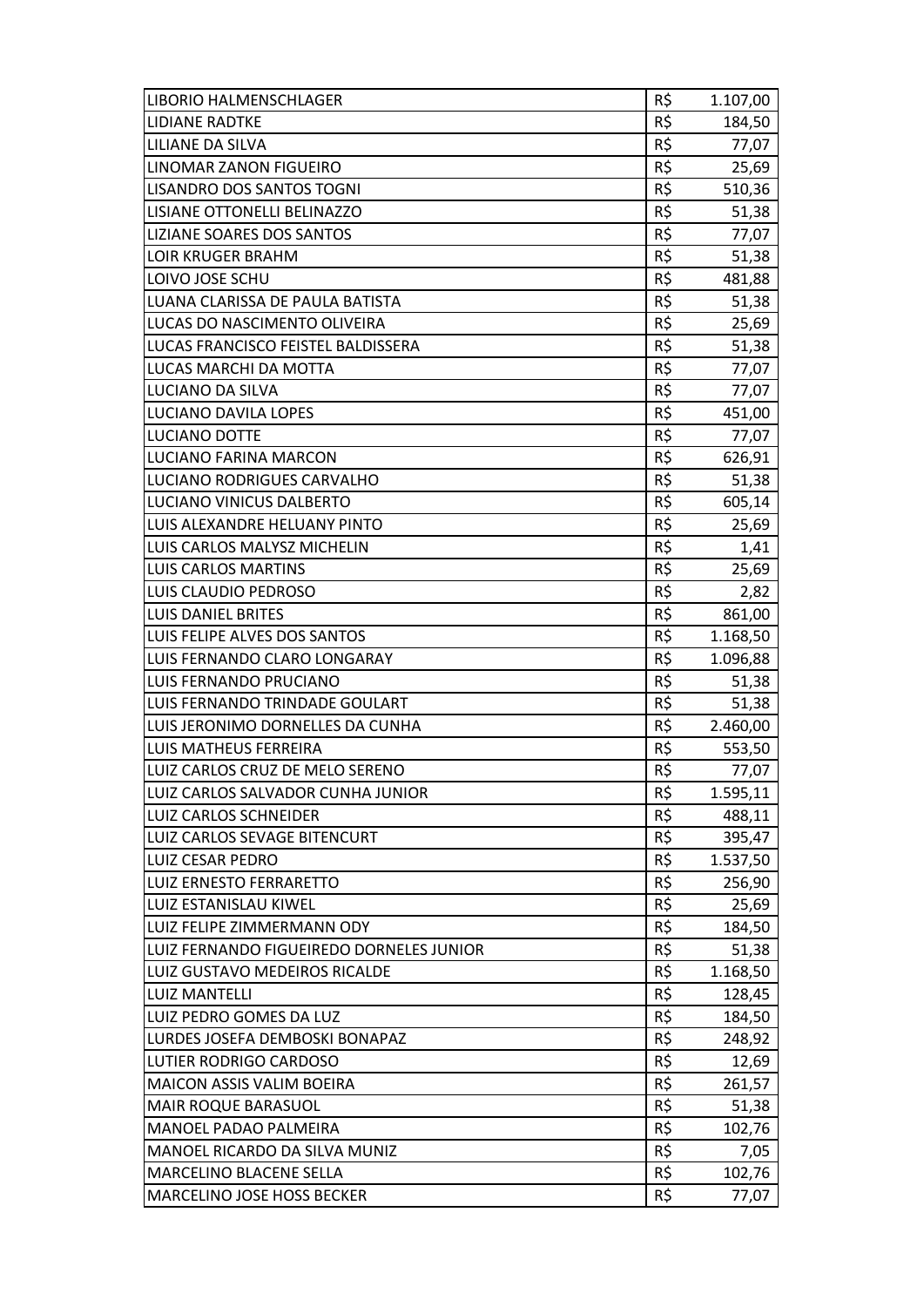| MARCELO ASSUNCAO DOS SANTOS DE MATOS       | R\$ | 77,07    |
|--------------------------------------------|-----|----------|
| <b>MARCELO AUGUSTO SCHIAVINI</b>           | R\$ | 25,69    |
| <b>MARCELO DE ARAUJO SILVA</b>             | R\$ | 25,69    |
| <b>MARCELO DOYLE BENITES</b>               | R\$ | 430,50   |
| <b>MARCELO FERREIRA</b>                    | R\$ | 225,50   |
| <b>MARCELO GOMES SCHMACHTENBERG</b>        | R\$ | 333,97   |
| <b>MARCELO LUDWIG</b>                      | R\$ | 385,35   |
| <b>MARCELO SANTOS FIORIN</b>               | R\$ | 128,45   |
| <b>MARCELO SCHWEIGHOFER</b>                | R\$ | 51,38    |
| <b>MARCELO VACCARIN GASPAROTTO</b>         | R\$ | 25,69    |
| <b>MARCELY DE CASTRO CAMPOS</b>            | R\$ | 225,50   |
| <b>MARCIA LEMOS DOS SANTOS RAMOS</b>       | R\$ | 16,92    |
| MARCIENA FERREIRA DA SILVA                 | R\$ | 51,38    |
| MARCIO ALAOR CASAGRANDE FRANCO             | R\$ | 1.025,26 |
| <b>MARCIO ANDRE DA SILVEIRA</b>            | R\$ | 2,82     |
| MARCIO AZEVEDO DAS NEVES                   | R\$ | 205,52   |
| <b>MARCIO DE AGUIAR GOMES</b>              | R\$ | 32,74    |
| <b>MARCIO DE AVILA SILVEIRA</b>            | R\$ | 102,76   |
| <b>MARCIO DOMINGUES AIRES</b>              | R\$ | 1.537,50 |
| <b>MARCIO MIREK</b>                        | R\$ | 1.225,33 |
| <b>MARCIO REBESCHINI</b>                   | R\$ | 184,50   |
| <b>MARCIO RICARDO DE OLIVEIRA</b>          | R\$ | 436,73   |
| <b>MARCIO ROBERTO MADRI MACHADO</b>        | R\$ | 51,38    |
| <b>MARCIO ROGERIO NEUGEBAUER</b>           | R\$ | 488,11   |
| <b>MARCIO SILVA DA SILVA</b>               | R\$ | 51,38    |
| <b>MARCIO SOUZA DE OLIVEIRA</b>            | R\$ | 154,14   |
| <b>MARCIO VANERIO RODRIGUES DAS TREVAS</b> | R\$ | 225,50   |
| <b>MARCO ANTONIO BLAM RODRIGUES</b>        | R\$ | 102,76   |
| MARCO ANTONIO DA SILVA FLORENCIO           | R\$ | 1.537,50 |
| <b>MARCO ANTONIO DE OLIVEIRA</b>           | R\$ | 25,69    |
| MARCO ANTONIO OLIVEIRA DA SILVA            | R\$ | 25,69    |
| MARCO ANTONIO VAZ DOS SANTOS               | R\$ | 570,99   |
| <b>MARCO AURELIO SOARES DAS NEVES</b>      | R\$ | 25,69    |
| <b>MARCOLINO HOFFMANN</b>                  | R\$ | 1.107,00 |
| MARCOS ALEXANDRE LIMA DA SILVA             | R\$ | 601,33   |
| MARCOS ALFREDO LEITE SIQUEIRA              | R\$ | 462,42   |
| <b>MARCOS CESAR NUNES CORREA</b>           | R\$ | 518,47   |
| <b>MARCOS HENRIQUE SCHMIDT</b>             | R\$ | 25,69    |
| <b>MARCOS LAMMEL</b>                       | R\$ | 77,07    |
| MARCOS RICARDO MADER DA COSTA              | R\$ | 128,45   |
| MARCOS ROBERTO DELAVY DA SILVA             | R\$ | 25,69    |
| <b>MARCOS ROGERIO PENZ</b>                 | R\$ | 85,53    |
| <b>MARCOS VINICIUS RODRIGUES SIFUENTES</b> | R\$ | 462,42   |
| <b>MARCUS SILVA DE MATOS</b>               | R\$ | 307,50   |
| <b>MARCUS VINICIUS CABERLON</b>            | R\$ | 659,33   |
| <b>MARCUS VINICIUS VIEGAS SCHREIBER</b>    | R\$ | 225,50   |
| <b>MARIA LUIZA MICHAUT</b>                 | R\$ | 179,83   |
| <b>MARIANA SCHERER</b>                     | R\$ | 369,00   |
| <b>MARIEL JOSE PREUSSLER</b>               | R\$ | 25,69    |
| <b>MARILENE MACHADO CUNHA</b>              | R\$ | 2,82     |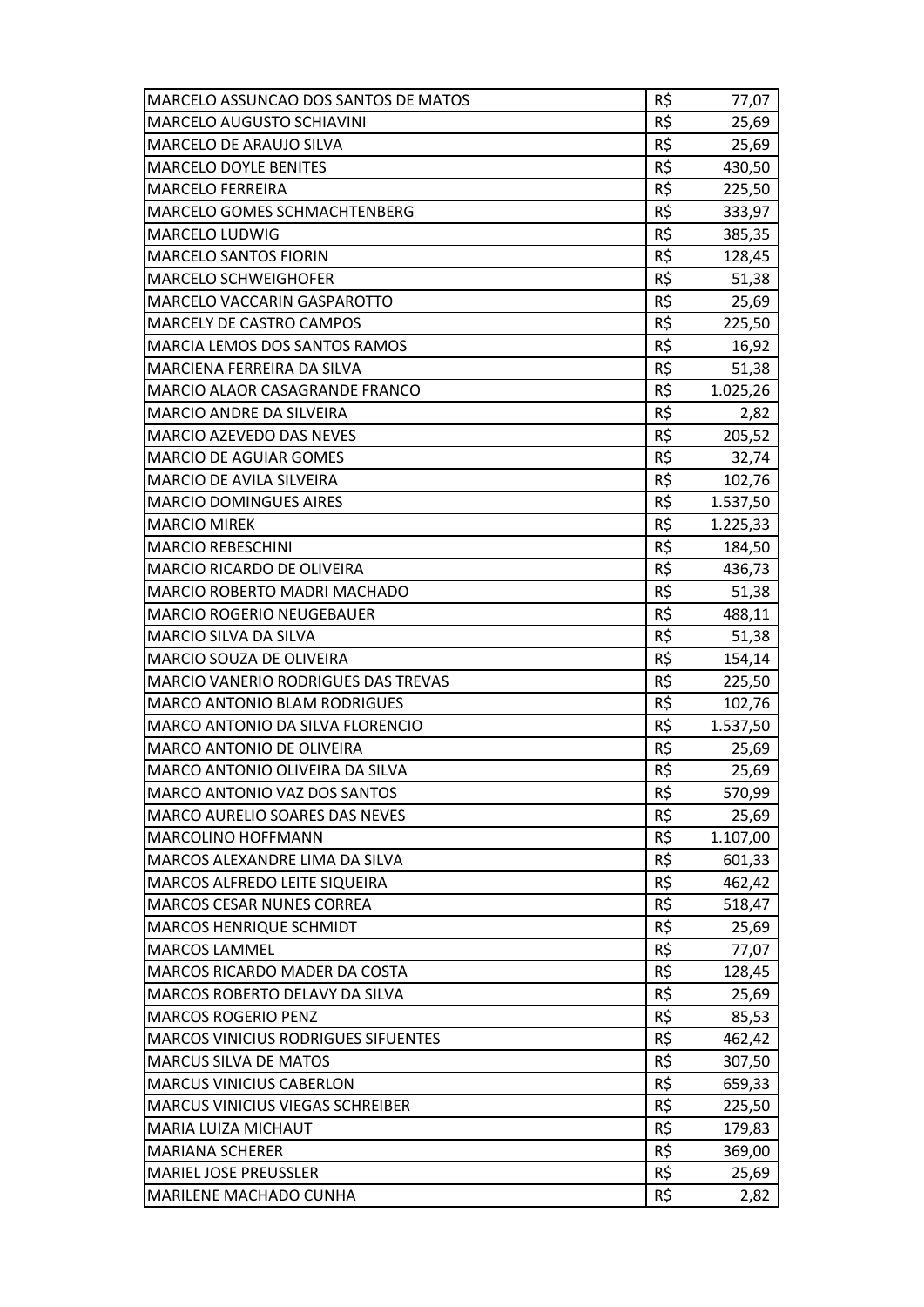| <b>MARINA CAMOZZATO GALNARES</b><br>R\$<br>25,69<br>R\$<br><b>MARINO PIRES IBALDO</b><br>184,50<br><b>MARIO AUGUSTO DE LIMA E SILVA</b><br>R\$<br>77,07<br>R\$<br><b>MARIO CEZAR JARDIM JACQUES</b><br>311,73<br>R\$<br><b>MARIO JOSE LILGE</b><br>128,45<br>MARIO ROBERTO DA SILVA MARIN<br>R\$<br>225,50<br>R\$<br><b>MARISA MOREIRA NEVES</b><br>333,97<br><b>MARLISE BARCELOS RODRIGUES</b><br>R\$<br>25,69<br>R\$<br><b>MARLON DA COSTA</b><br>385,35<br>R\$<br><b>MARLON GORSKI PACHECO</b><br>256,90<br><b>MARLON RICARDO MARCHESAN</b><br>R\$<br>3.382,50<br>R\$<br>MARLOS MARTINS DA SILVEIRA<br>184,50<br><b>MARTA BITENCOURT DOS SANTOS</b><br>R\$<br>154,14<br>R\$<br>MARTINHO PRUDENCIO DE ANDRADE<br>51,38<br>R\$<br><b>MATEUS COPROSKI MARQUES</b><br>25,69<br><b>MATEUS NUNES NOGUEIRA</b><br>R\$<br>51,38<br>R\$<br><b>MATHEUS PERIN HEFLER</b><br>77,07<br>R\$<br><b>MATHIAS AUGUSTO RAUBER</b><br>77,07<br>R\$<br><b>MAURICIO DOS SANTOS FERNANDES</b><br>358,88<br>R\$<br><b>MAURICIO KIPPER DA SILVA</b><br>51,38<br><b>MAURO AUGUSTO ALMEIDA CABRAL</b><br>R\$<br>229,83<br>R\$<br><b>MAURO DA SILVA SANTOS</b><br>205,52<br>R\$<br><b>MAURO SERGIO MACALAI</b><br>1.783,50<br>$R\zeta$<br><b>MAURO SERGIO SILVA ARRUDA</b><br>77,07<br><b>MAX FREDERICO GRAEBIN</b><br>R\$<br>1.476,00<br><b>MAXIMILIANO ALVES DE MORAES</b><br>R\$<br>435,69<br>R\$<br><b>MAXIMILIANO DA SILVA</b><br>77,07<br>R\$<br><b>MERCIA MOMBACH NYSTROM</b><br>77,07<br>R\$<br><b>MICAEL TOME</b><br>488,11<br>R\$<br>MIGUEL ANGELO BRAYER MARTINS<br>763,69<br>MIGUEL LUGOCH<br>R\$<br>601,33<br>R\$<br><b>MIGUEL MORAIS NUNES</b><br>25,69<br>R\$<br>MILER DE SOUZA BARRAGANA<br>128,45<br>R\$<br><b>MILTON DO NASCIMENTO ANTES</b><br>886,69<br>R\$<br><b>MILTON FREITAS SANTOS</b><br>1.353,00<br>R\$<br><b>MILTON GAMBINI PIRES</b><br>77,07<br>R\$<br><b>MILTON MORAES MACHADO</b><br>25,69<br>R\$<br><b>MILTON RODRIGO DE OLIVEIRA</b><br>205,52<br>R\$<br><b>MILTON ROGERIO RAMOS</b><br>51,38<br>MIRIAM DA COSTA CRUZ<br>R\$<br>462,42<br>R\$<br>MIRNA MESQUITA FERRONATTO<br>51,38<br>R\$<br><b>MOACIR ROBSON KARKOW</b><br>1.414,50<br><b>NABOR LUIZ DAPPER</b><br>R\$<br>1.660,50<br>R\$<br>51,38<br><b>NADIR ALBINO BECKER KONRATH</b><br>R\$<br>NAIRTON JOAO PIOTROVSKI<br>25,69<br>R\$<br><b>NANCI TANIA SOARES</b><br>51,38<br>R\$<br>NEDIO JOAO GIOVANELLA<br>25,69<br>NEILMO MOREIRA DE MENDONCA<br>R\$<br>411,04<br>R\$<br>462,42<br><b>NELSON CARVALHO</b> | MARILU ARAUJO DA SILVA | R\$ | 25,69 |
|--------------------------------------------------------------------------------------------------------------------------------------------------------------------------------------------------------------------------------------------------------------------------------------------------------------------------------------------------------------------------------------------------------------------------------------------------------------------------------------------------------------------------------------------------------------------------------------------------------------------------------------------------------------------------------------------------------------------------------------------------------------------------------------------------------------------------------------------------------------------------------------------------------------------------------------------------------------------------------------------------------------------------------------------------------------------------------------------------------------------------------------------------------------------------------------------------------------------------------------------------------------------------------------------------------------------------------------------------------------------------------------------------------------------------------------------------------------------------------------------------------------------------------------------------------------------------------------------------------------------------------------------------------------------------------------------------------------------------------------------------------------------------------------------------------------------------------------------------------------------------------------------------------------------------------------------------------------------------------------------------------------------------------------------------------------------------------------------------------------------------------------------------------------------------------------------------------------------------------------------------------------------------------------------------------------------------------------------------------------------------------------------------------------------------------------------------------------------------------|------------------------|-----|-------|
|                                                                                                                                                                                                                                                                                                                                                                                                                                                                                                                                                                                                                                                                                                                                                                                                                                                                                                                                                                                                                                                                                                                                                                                                                                                                                                                                                                                                                                                                                                                                                                                                                                                                                                                                                                                                                                                                                                                                                                                                                                                                                                                                                                                                                                                                                                                                                                                                                                                                                |                        |     |       |
|                                                                                                                                                                                                                                                                                                                                                                                                                                                                                                                                                                                                                                                                                                                                                                                                                                                                                                                                                                                                                                                                                                                                                                                                                                                                                                                                                                                                                                                                                                                                                                                                                                                                                                                                                                                                                                                                                                                                                                                                                                                                                                                                                                                                                                                                                                                                                                                                                                                                                |                        |     |       |
|                                                                                                                                                                                                                                                                                                                                                                                                                                                                                                                                                                                                                                                                                                                                                                                                                                                                                                                                                                                                                                                                                                                                                                                                                                                                                                                                                                                                                                                                                                                                                                                                                                                                                                                                                                                                                                                                                                                                                                                                                                                                                                                                                                                                                                                                                                                                                                                                                                                                                |                        |     |       |
|                                                                                                                                                                                                                                                                                                                                                                                                                                                                                                                                                                                                                                                                                                                                                                                                                                                                                                                                                                                                                                                                                                                                                                                                                                                                                                                                                                                                                                                                                                                                                                                                                                                                                                                                                                                                                                                                                                                                                                                                                                                                                                                                                                                                                                                                                                                                                                                                                                                                                |                        |     |       |
|                                                                                                                                                                                                                                                                                                                                                                                                                                                                                                                                                                                                                                                                                                                                                                                                                                                                                                                                                                                                                                                                                                                                                                                                                                                                                                                                                                                                                                                                                                                                                                                                                                                                                                                                                                                                                                                                                                                                                                                                                                                                                                                                                                                                                                                                                                                                                                                                                                                                                |                        |     |       |
|                                                                                                                                                                                                                                                                                                                                                                                                                                                                                                                                                                                                                                                                                                                                                                                                                                                                                                                                                                                                                                                                                                                                                                                                                                                                                                                                                                                                                                                                                                                                                                                                                                                                                                                                                                                                                                                                                                                                                                                                                                                                                                                                                                                                                                                                                                                                                                                                                                                                                |                        |     |       |
|                                                                                                                                                                                                                                                                                                                                                                                                                                                                                                                                                                                                                                                                                                                                                                                                                                                                                                                                                                                                                                                                                                                                                                                                                                                                                                                                                                                                                                                                                                                                                                                                                                                                                                                                                                                                                                                                                                                                                                                                                                                                                                                                                                                                                                                                                                                                                                                                                                                                                |                        |     |       |
|                                                                                                                                                                                                                                                                                                                                                                                                                                                                                                                                                                                                                                                                                                                                                                                                                                                                                                                                                                                                                                                                                                                                                                                                                                                                                                                                                                                                                                                                                                                                                                                                                                                                                                                                                                                                                                                                                                                                                                                                                                                                                                                                                                                                                                                                                                                                                                                                                                                                                |                        |     |       |
|                                                                                                                                                                                                                                                                                                                                                                                                                                                                                                                                                                                                                                                                                                                                                                                                                                                                                                                                                                                                                                                                                                                                                                                                                                                                                                                                                                                                                                                                                                                                                                                                                                                                                                                                                                                                                                                                                                                                                                                                                                                                                                                                                                                                                                                                                                                                                                                                                                                                                |                        |     |       |
|                                                                                                                                                                                                                                                                                                                                                                                                                                                                                                                                                                                                                                                                                                                                                                                                                                                                                                                                                                                                                                                                                                                                                                                                                                                                                                                                                                                                                                                                                                                                                                                                                                                                                                                                                                                                                                                                                                                                                                                                                                                                                                                                                                                                                                                                                                                                                                                                                                                                                |                        |     |       |
|                                                                                                                                                                                                                                                                                                                                                                                                                                                                                                                                                                                                                                                                                                                                                                                                                                                                                                                                                                                                                                                                                                                                                                                                                                                                                                                                                                                                                                                                                                                                                                                                                                                                                                                                                                                                                                                                                                                                                                                                                                                                                                                                                                                                                                                                                                                                                                                                                                                                                |                        |     |       |
|                                                                                                                                                                                                                                                                                                                                                                                                                                                                                                                                                                                                                                                                                                                                                                                                                                                                                                                                                                                                                                                                                                                                                                                                                                                                                                                                                                                                                                                                                                                                                                                                                                                                                                                                                                                                                                                                                                                                                                                                                                                                                                                                                                                                                                                                                                                                                                                                                                                                                |                        |     |       |
|                                                                                                                                                                                                                                                                                                                                                                                                                                                                                                                                                                                                                                                                                                                                                                                                                                                                                                                                                                                                                                                                                                                                                                                                                                                                                                                                                                                                                                                                                                                                                                                                                                                                                                                                                                                                                                                                                                                                                                                                                                                                                                                                                                                                                                                                                                                                                                                                                                                                                |                        |     |       |
|                                                                                                                                                                                                                                                                                                                                                                                                                                                                                                                                                                                                                                                                                                                                                                                                                                                                                                                                                                                                                                                                                                                                                                                                                                                                                                                                                                                                                                                                                                                                                                                                                                                                                                                                                                                                                                                                                                                                                                                                                                                                                                                                                                                                                                                                                                                                                                                                                                                                                |                        |     |       |
|                                                                                                                                                                                                                                                                                                                                                                                                                                                                                                                                                                                                                                                                                                                                                                                                                                                                                                                                                                                                                                                                                                                                                                                                                                                                                                                                                                                                                                                                                                                                                                                                                                                                                                                                                                                                                                                                                                                                                                                                                                                                                                                                                                                                                                                                                                                                                                                                                                                                                |                        |     |       |
|                                                                                                                                                                                                                                                                                                                                                                                                                                                                                                                                                                                                                                                                                                                                                                                                                                                                                                                                                                                                                                                                                                                                                                                                                                                                                                                                                                                                                                                                                                                                                                                                                                                                                                                                                                                                                                                                                                                                                                                                                                                                                                                                                                                                                                                                                                                                                                                                                                                                                |                        |     |       |
|                                                                                                                                                                                                                                                                                                                                                                                                                                                                                                                                                                                                                                                                                                                                                                                                                                                                                                                                                                                                                                                                                                                                                                                                                                                                                                                                                                                                                                                                                                                                                                                                                                                                                                                                                                                                                                                                                                                                                                                                                                                                                                                                                                                                                                                                                                                                                                                                                                                                                |                        |     |       |
|                                                                                                                                                                                                                                                                                                                                                                                                                                                                                                                                                                                                                                                                                                                                                                                                                                                                                                                                                                                                                                                                                                                                                                                                                                                                                                                                                                                                                                                                                                                                                                                                                                                                                                                                                                                                                                                                                                                                                                                                                                                                                                                                                                                                                                                                                                                                                                                                                                                                                |                        |     |       |
|                                                                                                                                                                                                                                                                                                                                                                                                                                                                                                                                                                                                                                                                                                                                                                                                                                                                                                                                                                                                                                                                                                                                                                                                                                                                                                                                                                                                                                                                                                                                                                                                                                                                                                                                                                                                                                                                                                                                                                                                                                                                                                                                                                                                                                                                                                                                                                                                                                                                                |                        |     |       |
|                                                                                                                                                                                                                                                                                                                                                                                                                                                                                                                                                                                                                                                                                                                                                                                                                                                                                                                                                                                                                                                                                                                                                                                                                                                                                                                                                                                                                                                                                                                                                                                                                                                                                                                                                                                                                                                                                                                                                                                                                                                                                                                                                                                                                                                                                                                                                                                                                                                                                |                        |     |       |
|                                                                                                                                                                                                                                                                                                                                                                                                                                                                                                                                                                                                                                                                                                                                                                                                                                                                                                                                                                                                                                                                                                                                                                                                                                                                                                                                                                                                                                                                                                                                                                                                                                                                                                                                                                                                                                                                                                                                                                                                                                                                                                                                                                                                                                                                                                                                                                                                                                                                                |                        |     |       |
|                                                                                                                                                                                                                                                                                                                                                                                                                                                                                                                                                                                                                                                                                                                                                                                                                                                                                                                                                                                                                                                                                                                                                                                                                                                                                                                                                                                                                                                                                                                                                                                                                                                                                                                                                                                                                                                                                                                                                                                                                                                                                                                                                                                                                                                                                                                                                                                                                                                                                |                        |     |       |
|                                                                                                                                                                                                                                                                                                                                                                                                                                                                                                                                                                                                                                                                                                                                                                                                                                                                                                                                                                                                                                                                                                                                                                                                                                                                                                                                                                                                                                                                                                                                                                                                                                                                                                                                                                                                                                                                                                                                                                                                                                                                                                                                                                                                                                                                                                                                                                                                                                                                                |                        |     |       |
|                                                                                                                                                                                                                                                                                                                                                                                                                                                                                                                                                                                                                                                                                                                                                                                                                                                                                                                                                                                                                                                                                                                                                                                                                                                                                                                                                                                                                                                                                                                                                                                                                                                                                                                                                                                                                                                                                                                                                                                                                                                                                                                                                                                                                                                                                                                                                                                                                                                                                |                        |     |       |
|                                                                                                                                                                                                                                                                                                                                                                                                                                                                                                                                                                                                                                                                                                                                                                                                                                                                                                                                                                                                                                                                                                                                                                                                                                                                                                                                                                                                                                                                                                                                                                                                                                                                                                                                                                                                                                                                                                                                                                                                                                                                                                                                                                                                                                                                                                                                                                                                                                                                                |                        |     |       |
|                                                                                                                                                                                                                                                                                                                                                                                                                                                                                                                                                                                                                                                                                                                                                                                                                                                                                                                                                                                                                                                                                                                                                                                                                                                                                                                                                                                                                                                                                                                                                                                                                                                                                                                                                                                                                                                                                                                                                                                                                                                                                                                                                                                                                                                                                                                                                                                                                                                                                |                        |     |       |
|                                                                                                                                                                                                                                                                                                                                                                                                                                                                                                                                                                                                                                                                                                                                                                                                                                                                                                                                                                                                                                                                                                                                                                                                                                                                                                                                                                                                                                                                                                                                                                                                                                                                                                                                                                                                                                                                                                                                                                                                                                                                                                                                                                                                                                                                                                                                                                                                                                                                                |                        |     |       |
|                                                                                                                                                                                                                                                                                                                                                                                                                                                                                                                                                                                                                                                                                                                                                                                                                                                                                                                                                                                                                                                                                                                                                                                                                                                                                                                                                                                                                                                                                                                                                                                                                                                                                                                                                                                                                                                                                                                                                                                                                                                                                                                                                                                                                                                                                                                                                                                                                                                                                |                        |     |       |
|                                                                                                                                                                                                                                                                                                                                                                                                                                                                                                                                                                                                                                                                                                                                                                                                                                                                                                                                                                                                                                                                                                                                                                                                                                                                                                                                                                                                                                                                                                                                                                                                                                                                                                                                                                                                                                                                                                                                                                                                                                                                                                                                                                                                                                                                                                                                                                                                                                                                                |                        |     |       |
|                                                                                                                                                                                                                                                                                                                                                                                                                                                                                                                                                                                                                                                                                                                                                                                                                                                                                                                                                                                                                                                                                                                                                                                                                                                                                                                                                                                                                                                                                                                                                                                                                                                                                                                                                                                                                                                                                                                                                                                                                                                                                                                                                                                                                                                                                                                                                                                                                                                                                |                        |     |       |
|                                                                                                                                                                                                                                                                                                                                                                                                                                                                                                                                                                                                                                                                                                                                                                                                                                                                                                                                                                                                                                                                                                                                                                                                                                                                                                                                                                                                                                                                                                                                                                                                                                                                                                                                                                                                                                                                                                                                                                                                                                                                                                                                                                                                                                                                                                                                                                                                                                                                                |                        |     |       |
|                                                                                                                                                                                                                                                                                                                                                                                                                                                                                                                                                                                                                                                                                                                                                                                                                                                                                                                                                                                                                                                                                                                                                                                                                                                                                                                                                                                                                                                                                                                                                                                                                                                                                                                                                                                                                                                                                                                                                                                                                                                                                                                                                                                                                                                                                                                                                                                                                                                                                |                        |     |       |
|                                                                                                                                                                                                                                                                                                                                                                                                                                                                                                                                                                                                                                                                                                                                                                                                                                                                                                                                                                                                                                                                                                                                                                                                                                                                                                                                                                                                                                                                                                                                                                                                                                                                                                                                                                                                                                                                                                                                                                                                                                                                                                                                                                                                                                                                                                                                                                                                                                                                                |                        |     |       |
|                                                                                                                                                                                                                                                                                                                                                                                                                                                                                                                                                                                                                                                                                                                                                                                                                                                                                                                                                                                                                                                                                                                                                                                                                                                                                                                                                                                                                                                                                                                                                                                                                                                                                                                                                                                                                                                                                                                                                                                                                                                                                                                                                                                                                                                                                                                                                                                                                                                                                |                        |     |       |
|                                                                                                                                                                                                                                                                                                                                                                                                                                                                                                                                                                                                                                                                                                                                                                                                                                                                                                                                                                                                                                                                                                                                                                                                                                                                                                                                                                                                                                                                                                                                                                                                                                                                                                                                                                                                                                                                                                                                                                                                                                                                                                                                                                                                                                                                                                                                                                                                                                                                                |                        |     |       |
|                                                                                                                                                                                                                                                                                                                                                                                                                                                                                                                                                                                                                                                                                                                                                                                                                                                                                                                                                                                                                                                                                                                                                                                                                                                                                                                                                                                                                                                                                                                                                                                                                                                                                                                                                                                                                                                                                                                                                                                                                                                                                                                                                                                                                                                                                                                                                                                                                                                                                |                        |     |       |
|                                                                                                                                                                                                                                                                                                                                                                                                                                                                                                                                                                                                                                                                                                                                                                                                                                                                                                                                                                                                                                                                                                                                                                                                                                                                                                                                                                                                                                                                                                                                                                                                                                                                                                                                                                                                                                                                                                                                                                                                                                                                                                                                                                                                                                                                                                                                                                                                                                                                                |                        |     |       |
|                                                                                                                                                                                                                                                                                                                                                                                                                                                                                                                                                                                                                                                                                                                                                                                                                                                                                                                                                                                                                                                                                                                                                                                                                                                                                                                                                                                                                                                                                                                                                                                                                                                                                                                                                                                                                                                                                                                                                                                                                                                                                                                                                                                                                                                                                                                                                                                                                                                                                |                        |     |       |
|                                                                                                                                                                                                                                                                                                                                                                                                                                                                                                                                                                                                                                                                                                                                                                                                                                                                                                                                                                                                                                                                                                                                                                                                                                                                                                                                                                                                                                                                                                                                                                                                                                                                                                                                                                                                                                                                                                                                                                                                                                                                                                                                                                                                                                                                                                                                                                                                                                                                                |                        |     |       |
|                                                                                                                                                                                                                                                                                                                                                                                                                                                                                                                                                                                                                                                                                                                                                                                                                                                                                                                                                                                                                                                                                                                                                                                                                                                                                                                                                                                                                                                                                                                                                                                                                                                                                                                                                                                                                                                                                                                                                                                                                                                                                                                                                                                                                                                                                                                                                                                                                                                                                |                        |     |       |
|                                                                                                                                                                                                                                                                                                                                                                                                                                                                                                                                                                                                                                                                                                                                                                                                                                                                                                                                                                                                                                                                                                                                                                                                                                                                                                                                                                                                                                                                                                                                                                                                                                                                                                                                                                                                                                                                                                                                                                                                                                                                                                                                                                                                                                                                                                                                                                                                                                                                                |                        |     |       |
|                                                                                                                                                                                                                                                                                                                                                                                                                                                                                                                                                                                                                                                                                                                                                                                                                                                                                                                                                                                                                                                                                                                                                                                                                                                                                                                                                                                                                                                                                                                                                                                                                                                                                                                                                                                                                                                                                                                                                                                                                                                                                                                                                                                                                                                                                                                                                                                                                                                                                |                        |     |       |
|                                                                                                                                                                                                                                                                                                                                                                                                                                                                                                                                                                                                                                                                                                                                                                                                                                                                                                                                                                                                                                                                                                                                                                                                                                                                                                                                                                                                                                                                                                                                                                                                                                                                                                                                                                                                                                                                                                                                                                                                                                                                                                                                                                                                                                                                                                                                                                                                                                                                                |                        |     |       |
|                                                                                                                                                                                                                                                                                                                                                                                                                                                                                                                                                                                                                                                                                                                                                                                                                                                                                                                                                                                                                                                                                                                                                                                                                                                                                                                                                                                                                                                                                                                                                                                                                                                                                                                                                                                                                                                                                                                                                                                                                                                                                                                                                                                                                                                                                                                                                                                                                                                                                |                        |     |       |
|                                                                                                                                                                                                                                                                                                                                                                                                                                                                                                                                                                                                                                                                                                                                                                                                                                                                                                                                                                                                                                                                                                                                                                                                                                                                                                                                                                                                                                                                                                                                                                                                                                                                                                                                                                                                                                                                                                                                                                                                                                                                                                                                                                                                                                                                                                                                                                                                                                                                                |                        |     |       |
|                                                                                                                                                                                                                                                                                                                                                                                                                                                                                                                                                                                                                                                                                                                                                                                                                                                                                                                                                                                                                                                                                                                                                                                                                                                                                                                                                                                                                                                                                                                                                                                                                                                                                                                                                                                                                                                                                                                                                                                                                                                                                                                                                                                                                                                                                                                                                                                                                                                                                |                        |     |       |
|                                                                                                                                                                                                                                                                                                                                                                                                                                                                                                                                                                                                                                                                                                                                                                                                                                                                                                                                                                                                                                                                                                                                                                                                                                                                                                                                                                                                                                                                                                                                                                                                                                                                                                                                                                                                                                                                                                                                                                                                                                                                                                                                                                                                                                                                                                                                                                                                                                                                                |                        |     |       |
|                                                                                                                                                                                                                                                                                                                                                                                                                                                                                                                                                                                                                                                                                                                                                                                                                                                                                                                                                                                                                                                                                                                                                                                                                                                                                                                                                                                                                                                                                                                                                                                                                                                                                                                                                                                                                                                                                                                                                                                                                                                                                                                                                                                                                                                                                                                                                                                                                                                                                |                        |     |       |
|                                                                                                                                                                                                                                                                                                                                                                                                                                                                                                                                                                                                                                                                                                                                                                                                                                                                                                                                                                                                                                                                                                                                                                                                                                                                                                                                                                                                                                                                                                                                                                                                                                                                                                                                                                                                                                                                                                                                                                                                                                                                                                                                                                                                                                                                                                                                                                                                                                                                                |                        |     |       |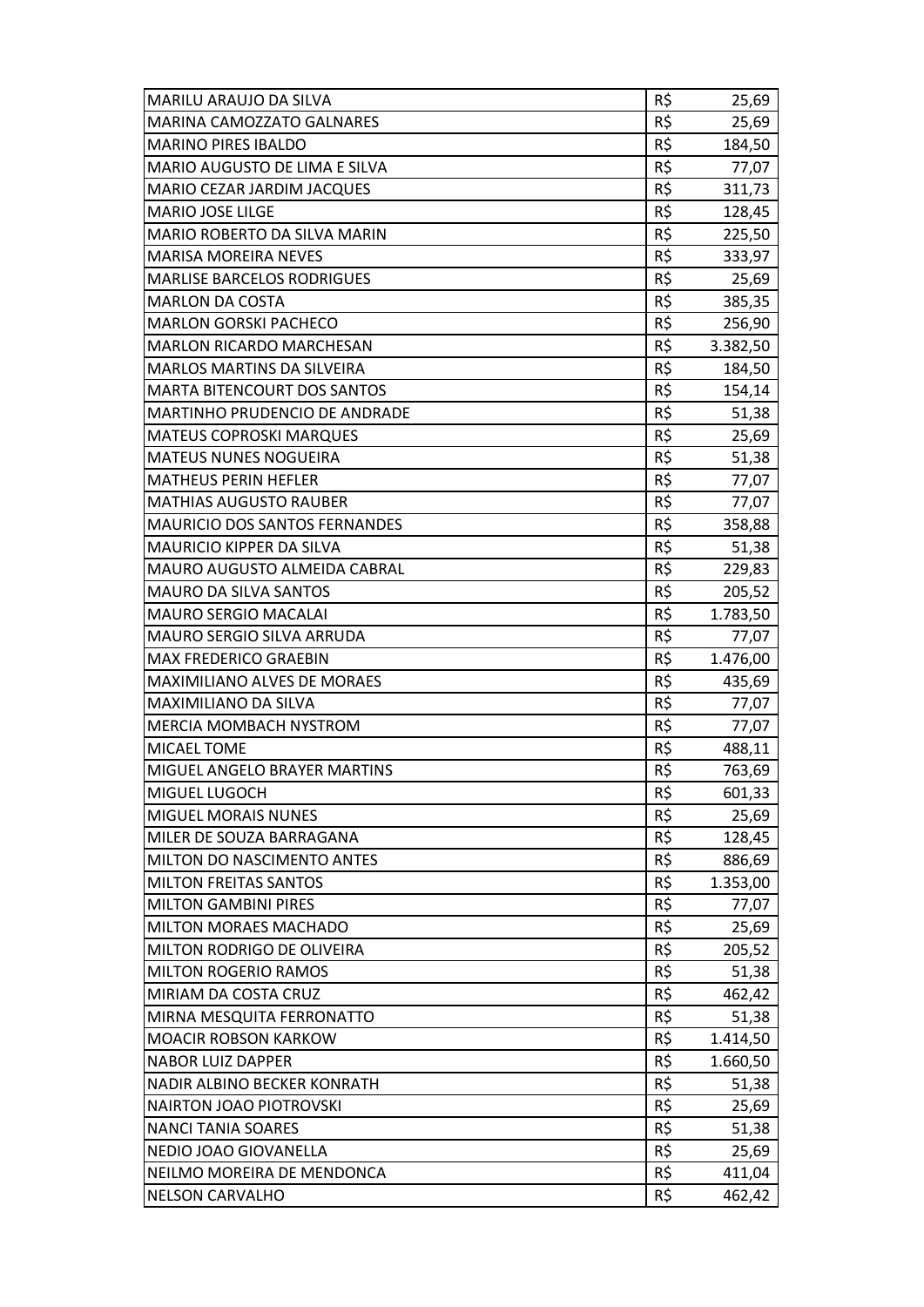| <b>NELSON NEI PIRES</b>           | R\$ | 2.767,50 |
|-----------------------------------|-----|----------|
| <b>NELSON PAULO GERHARD</b>       | R\$ | 2.186,66 |
| NEORILDO JOSE DASSI               | R\$ | 553,50   |
| NERCIO ERVANDIR ALVES DE OLIVEIRA | R\$ | 359,66   |
| NEWTON JOSE ROSSO TREVISAN        | R\$ | 328,26   |
| NILO EDMUNDO MULLER               | R\$ | 179,83   |
| NILSON PASSAGLIA                  | R\$ | 25,69    |
| NILTON DOMINGOS MATANA            | R\$ | 77,07    |
| NIVALDO SOUZA MORAIS              | R\$ | 1.045,50 |
| <b>NOEL DA SILVA SANTOS</b>       | R\$ | 2.398,50 |
| <b>ODECIO IRIO HAUPT</b>          | R\$ | 2,82     |
| ODIR ALVES DA SILVA               | R\$ | 2.214,00 |
| OLAVO MESSINA DE LIMA             | R\$ | 1.794,40 |
| <b>OLDAIR MARTINS</b>             | R\$ | 411,04   |
| <b>OLDAIR RABELLO RIBEIRO</b>     | R\$ | 25,69    |
| <b>ONEIDE LUIS DE ALMEIDA</b>     | R\$ | 2.220,82 |
| <b>ONILDO ALENCAR DE MORAES</b>   | R\$ | 1.230,00 |
| <b>ORION FLORES PASSINI</b>       | R\$ | 517,69   |
| <b>OSLEN MELCHIOR CHAVES</b>      | R\$ | 446,07   |
| OSMAR DE JESUS BUENO DE BAIRROS   | R\$ | 25,69    |
| <b>OSMAR DE VARGAS DORNELLES</b>  | R\$ | 1.086,76 |
| OSVALDO ANSELMO REGINATO          | R\$ | 51,38    |
| OTO SCHNEIDER                     | R\$ | 1.168,50 |
| <b>OVIDIO GUZZO</b>               | R\$ | 102,76   |
| PAMELA VIEIRA                     | R\$ | 25,69    |
| PATRICIA CARDOSO KUSE CASSINA     | R\$ | 51,38    |
| PATRICIA LUANA JESIUR KEGLER      | R\$ | 25,69    |
| PATRICIA PEDROSO DE SOUZA         | R\$ | 184,50   |
| PAULA GABRIELE SANTOS ROJAS       | R\$ | 364,33   |
| PAULO AFONSO STEIN                | R\$ | 526,16   |
| PAULO ALEXANDRE LAUX DONAY        | R\$ | 25,69    |
| PAULO ANDRE POLEZE LOPES          | R\$ | 861,00   |
| PAULO ANGELO PASE                 | R\$ | 25,69    |
| PAULO ANTONIO SOARES DA SILVA     | R\$ | 25,69    |
| PAULO AUGUSTO SOUTO               | R\$ | 539,49   |
| PAULO CESAR CARDOSO GERMANO       | R\$ | 635,49   |
| PAULO CESAR DA SILVA HIDER        | R\$ | 77,07    |
| PAULO CESAR GOMES TEIXEIRA        | R\$ | 1.291,50 |
| PAULO CESAR MORAES PIMENTEL       | R\$ | 488,11   |
| PAULO CESAR SCHOMMER              | R\$ | 276,88   |
| PAULO CEZAR GOMES DA SILVA        | R\$ | 128,31   |
| PAULO CEZAR PORTOLON              | R\$ | 662,23   |
| PAULO DA SILVA ANDRE              | R\$ | 51,38    |
| PAULO DE TARSO MELLO PINHO        | R\$ | 277,14   |
| PAULO GILBERTO WESCHENFELDER      | R\$ | 58,43    |
| PAULO LAUDEIR LOPES BULGARI       | R\$ | 25,69    |
| PAULO MATEUS FEEBURG              | R\$ | 136,91   |
| PAULO PETRONIO PERES DE PERES     | R\$ | 51,38    |
| PAULO RENATO FONSECA DA PAZ       | R\$ | 1.537,50 |
| PAULO RICARDO DA SILVA NICHELE    | R\$ | 51,38    |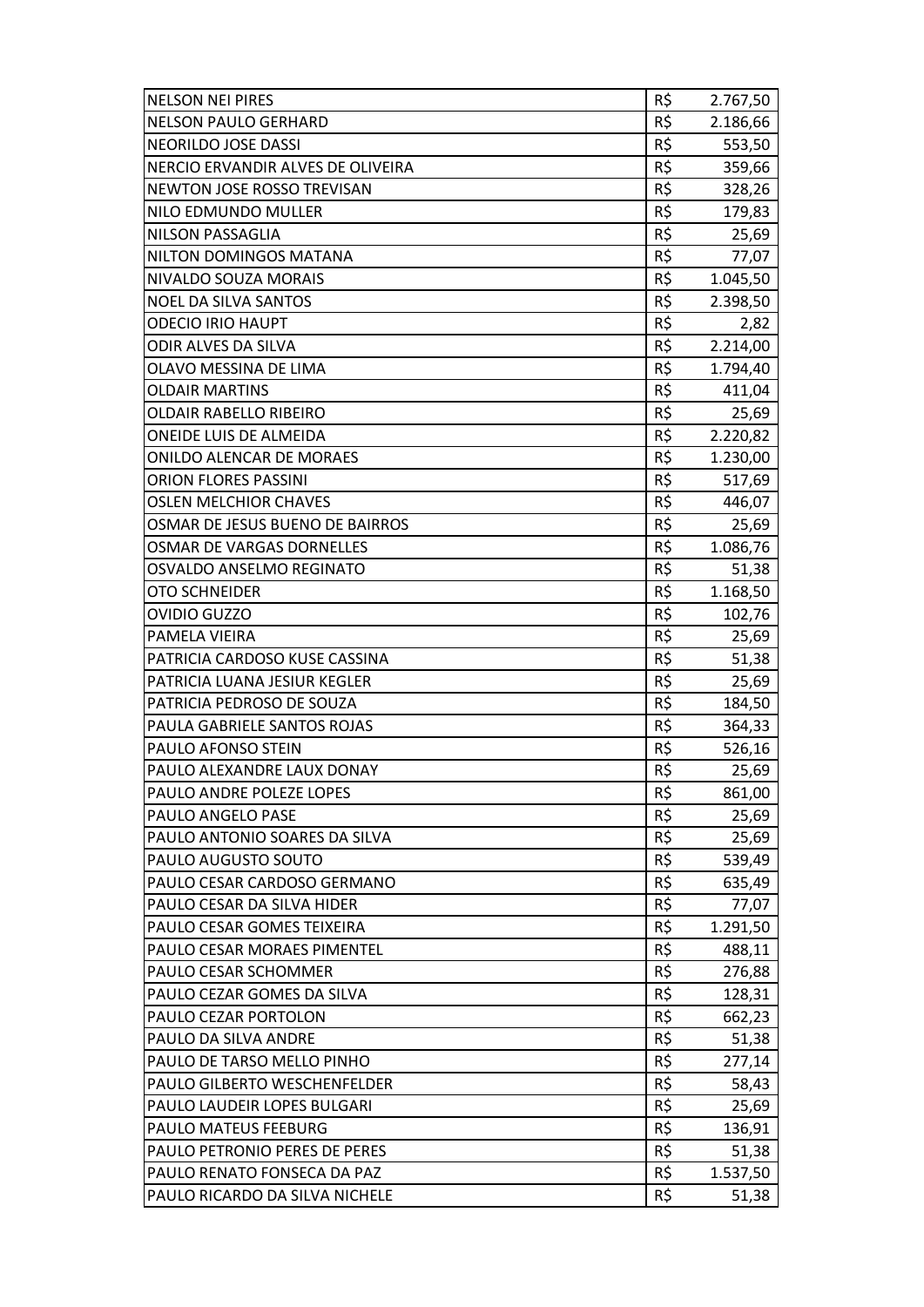| PAULO RICARDO FARINHA DE OLIVEIRA<br>R\$<br>77,07<br>R\$<br>PAULO RICARDO GARCIA FRAGA<br>462,42<br>R\$<br>PAULO RICARDO MANINI<br>307,50<br>R\$<br>PAULO ROBERTO AICH<br>102,76<br>R\$<br>PAULO ROBERTO CERVI<br>25,69<br>PAULO ROBERTO DA S FIGUEIREDO<br>R\$<br>369,00<br>R\$<br>PAULO ROBERTO GARCIA DOS SANTOS<br>1.107,00<br>R\$<br>PAULO ROBERTO MACEDO CIDADE<br>922,50<br>R\$<br>PAULO ROBERTO MARIANO RIBEIRO<br>256,90<br>R\$<br>PAULO ROBERTO MARTINS DE OLIVEIRA<br>635,50<br>PAULO ROBERTO RODRIGUES CASTILHO<br>R\$<br>462,42<br>R\$<br>PAULO ROGERIO BOTELHO CAETANO<br>1.107,00<br>R\$<br>PAULO ROGERIO RODRIGUES DO CARMO<br>25,69<br>R\$<br>PAULO ROGERIO WENDT<br>411,04<br>PAULO ROIS DE CAMPOS<br>R\$<br>25,69<br>PAULO SERGIO DA SILVA MENDES<br>R\$<br>9,87<br>R\$<br>PAULO SIDINEI MINUZZO<br>102,76<br>R\$<br>PAULO TIGGEMANN<br>359,66<br>R\$<br>PAULO VOLMES MARQUES DE MACEDO<br>154,14<br>R\$<br>PEDRO ALEXANDRE DIAS DE OLIVEIRA<br>25,69<br>PEDRO FLECK DE BEM<br>R\$<br>25,69<br>R\$<br>PEDRO FRANCISCO EIDELWEIN<br>25,69<br>R\$<br>PEDRO RAIMUNDO POMMER<br>1.564,82<br>R\$<br>PEDRO ROBERTO CANTELE<br>1.414,50<br>R\$<br>PEDRO ROBERTO DOS SANTOS<br>25,69<br>PEDRO VILMAR DA SILVA<br>R\$<br>25,69<br>R\$<br>PEDRO WALDIR AMES<br>184,50<br>R\$<br>PERCIO DA SILVA<br>1.342,88<br>R\$<br>PERCIO SILVA DA SILVA<br>1.107,00<br>R\$<br>PETERSSON AMARAL DA SILVA<br>25,69<br>PIERO MAIER ERENO<br>R\$<br>102,76<br>R\$<br>PLUTARCO ARISTIDES GERMANO SOARES MARQUES<br>984,00<br><b>RAFAEL ANDREI VOGT</b><br>R\$<br>184,50<br>R\$<br>RAFAEL DE MAGALHAES<br>102,76<br>R\$<br>RAFAEL DIAS DA SILVA<br>51,38<br>R\$<br>RAFAEL LIMA GARCIA<br>205,52<br>R\$<br><b>RAFAEL REGOLI</b><br>184,50<br>R\$<br>RAFAEL SIQUEIRA SOUZA<br>565,18<br>R\$<br>RAUL FERNANDO SILVEIRA MALHAO<br>25,69<br>R\$<br><b>RAUL WEDIG</b><br>488,11<br>R\$<br>REGINALDO ROCHA DE CASTRO<br>1.414,50<br>R\$<br><b>REGIS ARTHUR BUGS DORR</b><br>128,45<br>R\$<br><b>RENAN CARLOS GROSS</b><br>25,69<br>R\$<br>RENAN DA SILVEIRA ESPINOZA<br>411,04<br>R\$<br>RENATA DAL MAGRO<br>276,88<br>R\$<br>RENATO ANTONIO BONETTI<br>4,23<br>R\$<br>1.353,00<br>RENATO BOAVENTURA DE FREITAS MUNHOZ<br>R\$<br><b>RENATO KELLER SALVADOR</b><br>375,83<br>R\$<br><b>RENATO MACHADO</b><br>25,69 | PAULO RICARDO DE ARAUJO | R\$ | 308,28 |
|---------------------------------------------------------------------------------------------------------------------------------------------------------------------------------------------------------------------------------------------------------------------------------------------------------------------------------------------------------------------------------------------------------------------------------------------------------------------------------------------------------------------------------------------------------------------------------------------------------------------------------------------------------------------------------------------------------------------------------------------------------------------------------------------------------------------------------------------------------------------------------------------------------------------------------------------------------------------------------------------------------------------------------------------------------------------------------------------------------------------------------------------------------------------------------------------------------------------------------------------------------------------------------------------------------------------------------------------------------------------------------------------------------------------------------------------------------------------------------------------------------------------------------------------------------------------------------------------------------------------------------------------------------------------------------------------------------------------------------------------------------------------------------------------------------------------------------------------------------------------------------------------------------------------------------------------------------------------------------------------------------------------------------------------------------------------------------------------------------------------------------------------------------------------------------------------------------------------------------------------------------------------------------------------------|-------------------------|-----|--------|
|                                                                                                                                                                                                                                                                                                                                                                                                                                                                                                                                                                                                                                                                                                                                                                                                                                                                                                                                                                                                                                                                                                                                                                                                                                                                                                                                                                                                                                                                                                                                                                                                                                                                                                                                                                                                                                                                                                                                                                                                                                                                                                                                                                                                                                                                                                   |                         |     |        |
|                                                                                                                                                                                                                                                                                                                                                                                                                                                                                                                                                                                                                                                                                                                                                                                                                                                                                                                                                                                                                                                                                                                                                                                                                                                                                                                                                                                                                                                                                                                                                                                                                                                                                                                                                                                                                                                                                                                                                                                                                                                                                                                                                                                                                                                                                                   |                         |     |        |
|                                                                                                                                                                                                                                                                                                                                                                                                                                                                                                                                                                                                                                                                                                                                                                                                                                                                                                                                                                                                                                                                                                                                                                                                                                                                                                                                                                                                                                                                                                                                                                                                                                                                                                                                                                                                                                                                                                                                                                                                                                                                                                                                                                                                                                                                                                   |                         |     |        |
|                                                                                                                                                                                                                                                                                                                                                                                                                                                                                                                                                                                                                                                                                                                                                                                                                                                                                                                                                                                                                                                                                                                                                                                                                                                                                                                                                                                                                                                                                                                                                                                                                                                                                                                                                                                                                                                                                                                                                                                                                                                                                                                                                                                                                                                                                                   |                         |     |        |
|                                                                                                                                                                                                                                                                                                                                                                                                                                                                                                                                                                                                                                                                                                                                                                                                                                                                                                                                                                                                                                                                                                                                                                                                                                                                                                                                                                                                                                                                                                                                                                                                                                                                                                                                                                                                                                                                                                                                                                                                                                                                                                                                                                                                                                                                                                   |                         |     |        |
|                                                                                                                                                                                                                                                                                                                                                                                                                                                                                                                                                                                                                                                                                                                                                                                                                                                                                                                                                                                                                                                                                                                                                                                                                                                                                                                                                                                                                                                                                                                                                                                                                                                                                                                                                                                                                                                                                                                                                                                                                                                                                                                                                                                                                                                                                                   |                         |     |        |
|                                                                                                                                                                                                                                                                                                                                                                                                                                                                                                                                                                                                                                                                                                                                                                                                                                                                                                                                                                                                                                                                                                                                                                                                                                                                                                                                                                                                                                                                                                                                                                                                                                                                                                                                                                                                                                                                                                                                                                                                                                                                                                                                                                                                                                                                                                   |                         |     |        |
|                                                                                                                                                                                                                                                                                                                                                                                                                                                                                                                                                                                                                                                                                                                                                                                                                                                                                                                                                                                                                                                                                                                                                                                                                                                                                                                                                                                                                                                                                                                                                                                                                                                                                                                                                                                                                                                                                                                                                                                                                                                                                                                                                                                                                                                                                                   |                         |     |        |
|                                                                                                                                                                                                                                                                                                                                                                                                                                                                                                                                                                                                                                                                                                                                                                                                                                                                                                                                                                                                                                                                                                                                                                                                                                                                                                                                                                                                                                                                                                                                                                                                                                                                                                                                                                                                                                                                                                                                                                                                                                                                                                                                                                                                                                                                                                   |                         |     |        |
|                                                                                                                                                                                                                                                                                                                                                                                                                                                                                                                                                                                                                                                                                                                                                                                                                                                                                                                                                                                                                                                                                                                                                                                                                                                                                                                                                                                                                                                                                                                                                                                                                                                                                                                                                                                                                                                                                                                                                                                                                                                                                                                                                                                                                                                                                                   |                         |     |        |
|                                                                                                                                                                                                                                                                                                                                                                                                                                                                                                                                                                                                                                                                                                                                                                                                                                                                                                                                                                                                                                                                                                                                                                                                                                                                                                                                                                                                                                                                                                                                                                                                                                                                                                                                                                                                                                                                                                                                                                                                                                                                                                                                                                                                                                                                                                   |                         |     |        |
|                                                                                                                                                                                                                                                                                                                                                                                                                                                                                                                                                                                                                                                                                                                                                                                                                                                                                                                                                                                                                                                                                                                                                                                                                                                                                                                                                                                                                                                                                                                                                                                                                                                                                                                                                                                                                                                                                                                                                                                                                                                                                                                                                                                                                                                                                                   |                         |     |        |
|                                                                                                                                                                                                                                                                                                                                                                                                                                                                                                                                                                                                                                                                                                                                                                                                                                                                                                                                                                                                                                                                                                                                                                                                                                                                                                                                                                                                                                                                                                                                                                                                                                                                                                                                                                                                                                                                                                                                                                                                                                                                                                                                                                                                                                                                                                   |                         |     |        |
|                                                                                                                                                                                                                                                                                                                                                                                                                                                                                                                                                                                                                                                                                                                                                                                                                                                                                                                                                                                                                                                                                                                                                                                                                                                                                                                                                                                                                                                                                                                                                                                                                                                                                                                                                                                                                                                                                                                                                                                                                                                                                                                                                                                                                                                                                                   |                         |     |        |
|                                                                                                                                                                                                                                                                                                                                                                                                                                                                                                                                                                                                                                                                                                                                                                                                                                                                                                                                                                                                                                                                                                                                                                                                                                                                                                                                                                                                                                                                                                                                                                                                                                                                                                                                                                                                                                                                                                                                                                                                                                                                                                                                                                                                                                                                                                   |                         |     |        |
|                                                                                                                                                                                                                                                                                                                                                                                                                                                                                                                                                                                                                                                                                                                                                                                                                                                                                                                                                                                                                                                                                                                                                                                                                                                                                                                                                                                                                                                                                                                                                                                                                                                                                                                                                                                                                                                                                                                                                                                                                                                                                                                                                                                                                                                                                                   |                         |     |        |
|                                                                                                                                                                                                                                                                                                                                                                                                                                                                                                                                                                                                                                                                                                                                                                                                                                                                                                                                                                                                                                                                                                                                                                                                                                                                                                                                                                                                                                                                                                                                                                                                                                                                                                                                                                                                                                                                                                                                                                                                                                                                                                                                                                                                                                                                                                   |                         |     |        |
|                                                                                                                                                                                                                                                                                                                                                                                                                                                                                                                                                                                                                                                                                                                                                                                                                                                                                                                                                                                                                                                                                                                                                                                                                                                                                                                                                                                                                                                                                                                                                                                                                                                                                                                                                                                                                                                                                                                                                                                                                                                                                                                                                                                                                                                                                                   |                         |     |        |
|                                                                                                                                                                                                                                                                                                                                                                                                                                                                                                                                                                                                                                                                                                                                                                                                                                                                                                                                                                                                                                                                                                                                                                                                                                                                                                                                                                                                                                                                                                                                                                                                                                                                                                                                                                                                                                                                                                                                                                                                                                                                                                                                                                                                                                                                                                   |                         |     |        |
|                                                                                                                                                                                                                                                                                                                                                                                                                                                                                                                                                                                                                                                                                                                                                                                                                                                                                                                                                                                                                                                                                                                                                                                                                                                                                                                                                                                                                                                                                                                                                                                                                                                                                                                                                                                                                                                                                                                                                                                                                                                                                                                                                                                                                                                                                                   |                         |     |        |
|                                                                                                                                                                                                                                                                                                                                                                                                                                                                                                                                                                                                                                                                                                                                                                                                                                                                                                                                                                                                                                                                                                                                                                                                                                                                                                                                                                                                                                                                                                                                                                                                                                                                                                                                                                                                                                                                                                                                                                                                                                                                                                                                                                                                                                                                                                   |                         |     |        |
|                                                                                                                                                                                                                                                                                                                                                                                                                                                                                                                                                                                                                                                                                                                                                                                                                                                                                                                                                                                                                                                                                                                                                                                                                                                                                                                                                                                                                                                                                                                                                                                                                                                                                                                                                                                                                                                                                                                                                                                                                                                                                                                                                                                                                                                                                                   |                         |     |        |
|                                                                                                                                                                                                                                                                                                                                                                                                                                                                                                                                                                                                                                                                                                                                                                                                                                                                                                                                                                                                                                                                                                                                                                                                                                                                                                                                                                                                                                                                                                                                                                                                                                                                                                                                                                                                                                                                                                                                                                                                                                                                                                                                                                                                                                                                                                   |                         |     |        |
|                                                                                                                                                                                                                                                                                                                                                                                                                                                                                                                                                                                                                                                                                                                                                                                                                                                                                                                                                                                                                                                                                                                                                                                                                                                                                                                                                                                                                                                                                                                                                                                                                                                                                                                                                                                                                                                                                                                                                                                                                                                                                                                                                                                                                                                                                                   |                         |     |        |
|                                                                                                                                                                                                                                                                                                                                                                                                                                                                                                                                                                                                                                                                                                                                                                                                                                                                                                                                                                                                                                                                                                                                                                                                                                                                                                                                                                                                                                                                                                                                                                                                                                                                                                                                                                                                                                                                                                                                                                                                                                                                                                                                                                                                                                                                                                   |                         |     |        |
|                                                                                                                                                                                                                                                                                                                                                                                                                                                                                                                                                                                                                                                                                                                                                                                                                                                                                                                                                                                                                                                                                                                                                                                                                                                                                                                                                                                                                                                                                                                                                                                                                                                                                                                                                                                                                                                                                                                                                                                                                                                                                                                                                                                                                                                                                                   |                         |     |        |
|                                                                                                                                                                                                                                                                                                                                                                                                                                                                                                                                                                                                                                                                                                                                                                                                                                                                                                                                                                                                                                                                                                                                                                                                                                                                                                                                                                                                                                                                                                                                                                                                                                                                                                                                                                                                                                                                                                                                                                                                                                                                                                                                                                                                                                                                                                   |                         |     |        |
|                                                                                                                                                                                                                                                                                                                                                                                                                                                                                                                                                                                                                                                                                                                                                                                                                                                                                                                                                                                                                                                                                                                                                                                                                                                                                                                                                                                                                                                                                                                                                                                                                                                                                                                                                                                                                                                                                                                                                                                                                                                                                                                                                                                                                                                                                                   |                         |     |        |
|                                                                                                                                                                                                                                                                                                                                                                                                                                                                                                                                                                                                                                                                                                                                                                                                                                                                                                                                                                                                                                                                                                                                                                                                                                                                                                                                                                                                                                                                                                                                                                                                                                                                                                                                                                                                                                                                                                                                                                                                                                                                                                                                                                                                                                                                                                   |                         |     |        |
|                                                                                                                                                                                                                                                                                                                                                                                                                                                                                                                                                                                                                                                                                                                                                                                                                                                                                                                                                                                                                                                                                                                                                                                                                                                                                                                                                                                                                                                                                                                                                                                                                                                                                                                                                                                                                                                                                                                                                                                                                                                                                                                                                                                                                                                                                                   |                         |     |        |
|                                                                                                                                                                                                                                                                                                                                                                                                                                                                                                                                                                                                                                                                                                                                                                                                                                                                                                                                                                                                                                                                                                                                                                                                                                                                                                                                                                                                                                                                                                                                                                                                                                                                                                                                                                                                                                                                                                                                                                                                                                                                                                                                                                                                                                                                                                   |                         |     |        |
|                                                                                                                                                                                                                                                                                                                                                                                                                                                                                                                                                                                                                                                                                                                                                                                                                                                                                                                                                                                                                                                                                                                                                                                                                                                                                                                                                                                                                                                                                                                                                                                                                                                                                                                                                                                                                                                                                                                                                                                                                                                                                                                                                                                                                                                                                                   |                         |     |        |
|                                                                                                                                                                                                                                                                                                                                                                                                                                                                                                                                                                                                                                                                                                                                                                                                                                                                                                                                                                                                                                                                                                                                                                                                                                                                                                                                                                                                                                                                                                                                                                                                                                                                                                                                                                                                                                                                                                                                                                                                                                                                                                                                                                                                                                                                                                   |                         |     |        |
|                                                                                                                                                                                                                                                                                                                                                                                                                                                                                                                                                                                                                                                                                                                                                                                                                                                                                                                                                                                                                                                                                                                                                                                                                                                                                                                                                                                                                                                                                                                                                                                                                                                                                                                                                                                                                                                                                                                                                                                                                                                                                                                                                                                                                                                                                                   |                         |     |        |
|                                                                                                                                                                                                                                                                                                                                                                                                                                                                                                                                                                                                                                                                                                                                                                                                                                                                                                                                                                                                                                                                                                                                                                                                                                                                                                                                                                                                                                                                                                                                                                                                                                                                                                                                                                                                                                                                                                                                                                                                                                                                                                                                                                                                                                                                                                   |                         |     |        |
|                                                                                                                                                                                                                                                                                                                                                                                                                                                                                                                                                                                                                                                                                                                                                                                                                                                                                                                                                                                                                                                                                                                                                                                                                                                                                                                                                                                                                                                                                                                                                                                                                                                                                                                                                                                                                                                                                                                                                                                                                                                                                                                                                                                                                                                                                                   |                         |     |        |
|                                                                                                                                                                                                                                                                                                                                                                                                                                                                                                                                                                                                                                                                                                                                                                                                                                                                                                                                                                                                                                                                                                                                                                                                                                                                                                                                                                                                                                                                                                                                                                                                                                                                                                                                                                                                                                                                                                                                                                                                                                                                                                                                                                                                                                                                                                   |                         |     |        |
|                                                                                                                                                                                                                                                                                                                                                                                                                                                                                                                                                                                                                                                                                                                                                                                                                                                                                                                                                                                                                                                                                                                                                                                                                                                                                                                                                                                                                                                                                                                                                                                                                                                                                                                                                                                                                                                                                                                                                                                                                                                                                                                                                                                                                                                                                                   |                         |     |        |
|                                                                                                                                                                                                                                                                                                                                                                                                                                                                                                                                                                                                                                                                                                                                                                                                                                                                                                                                                                                                                                                                                                                                                                                                                                                                                                                                                                                                                                                                                                                                                                                                                                                                                                                                                                                                                                                                                                                                                                                                                                                                                                                                                                                                                                                                                                   |                         |     |        |
|                                                                                                                                                                                                                                                                                                                                                                                                                                                                                                                                                                                                                                                                                                                                                                                                                                                                                                                                                                                                                                                                                                                                                                                                                                                                                                                                                                                                                                                                                                                                                                                                                                                                                                                                                                                                                                                                                                                                                                                                                                                                                                                                                                                                                                                                                                   |                         |     |        |
|                                                                                                                                                                                                                                                                                                                                                                                                                                                                                                                                                                                                                                                                                                                                                                                                                                                                                                                                                                                                                                                                                                                                                                                                                                                                                                                                                                                                                                                                                                                                                                                                                                                                                                                                                                                                                                                                                                                                                                                                                                                                                                                                                                                                                                                                                                   |                         |     |        |
|                                                                                                                                                                                                                                                                                                                                                                                                                                                                                                                                                                                                                                                                                                                                                                                                                                                                                                                                                                                                                                                                                                                                                                                                                                                                                                                                                                                                                                                                                                                                                                                                                                                                                                                                                                                                                                                                                                                                                                                                                                                                                                                                                                                                                                                                                                   |                         |     |        |
|                                                                                                                                                                                                                                                                                                                                                                                                                                                                                                                                                                                                                                                                                                                                                                                                                                                                                                                                                                                                                                                                                                                                                                                                                                                                                                                                                                                                                                                                                                                                                                                                                                                                                                                                                                                                                                                                                                                                                                                                                                                                                                                                                                                                                                                                                                   |                         |     |        |
|                                                                                                                                                                                                                                                                                                                                                                                                                                                                                                                                                                                                                                                                                                                                                                                                                                                                                                                                                                                                                                                                                                                                                                                                                                                                                                                                                                                                                                                                                                                                                                                                                                                                                                                                                                                                                                                                                                                                                                                                                                                                                                                                                                                                                                                                                                   |                         |     |        |
|                                                                                                                                                                                                                                                                                                                                                                                                                                                                                                                                                                                                                                                                                                                                                                                                                                                                                                                                                                                                                                                                                                                                                                                                                                                                                                                                                                                                                                                                                                                                                                                                                                                                                                                                                                                                                                                                                                                                                                                                                                                                                                                                                                                                                                                                                                   |                         |     |        |
|                                                                                                                                                                                                                                                                                                                                                                                                                                                                                                                                                                                                                                                                                                                                                                                                                                                                                                                                                                                                                                                                                                                                                                                                                                                                                                                                                                                                                                                                                                                                                                                                                                                                                                                                                                                                                                                                                                                                                                                                                                                                                                                                                                                                                                                                                                   |                         |     |        |
|                                                                                                                                                                                                                                                                                                                                                                                                                                                                                                                                                                                                                                                                                                                                                                                                                                                                                                                                                                                                                                                                                                                                                                                                                                                                                                                                                                                                                                                                                                                                                                                                                                                                                                                                                                                                                                                                                                                                                                                                                                                                                                                                                                                                                                                                                                   |                         |     |        |
|                                                                                                                                                                                                                                                                                                                                                                                                                                                                                                                                                                                                                                                                                                                                                                                                                                                                                                                                                                                                                                                                                                                                                                                                                                                                                                                                                                                                                                                                                                                                                                                                                                                                                                                                                                                                                                                                                                                                                                                                                                                                                                                                                                                                                                                                                                   |                         |     |        |
|                                                                                                                                                                                                                                                                                                                                                                                                                                                                                                                                                                                                                                                                                                                                                                                                                                                                                                                                                                                                                                                                                                                                                                                                                                                                                                                                                                                                                                                                                                                                                                                                                                                                                                                                                                                                                                                                                                                                                                                                                                                                                                                                                                                                                                                                                                   |                         |     |        |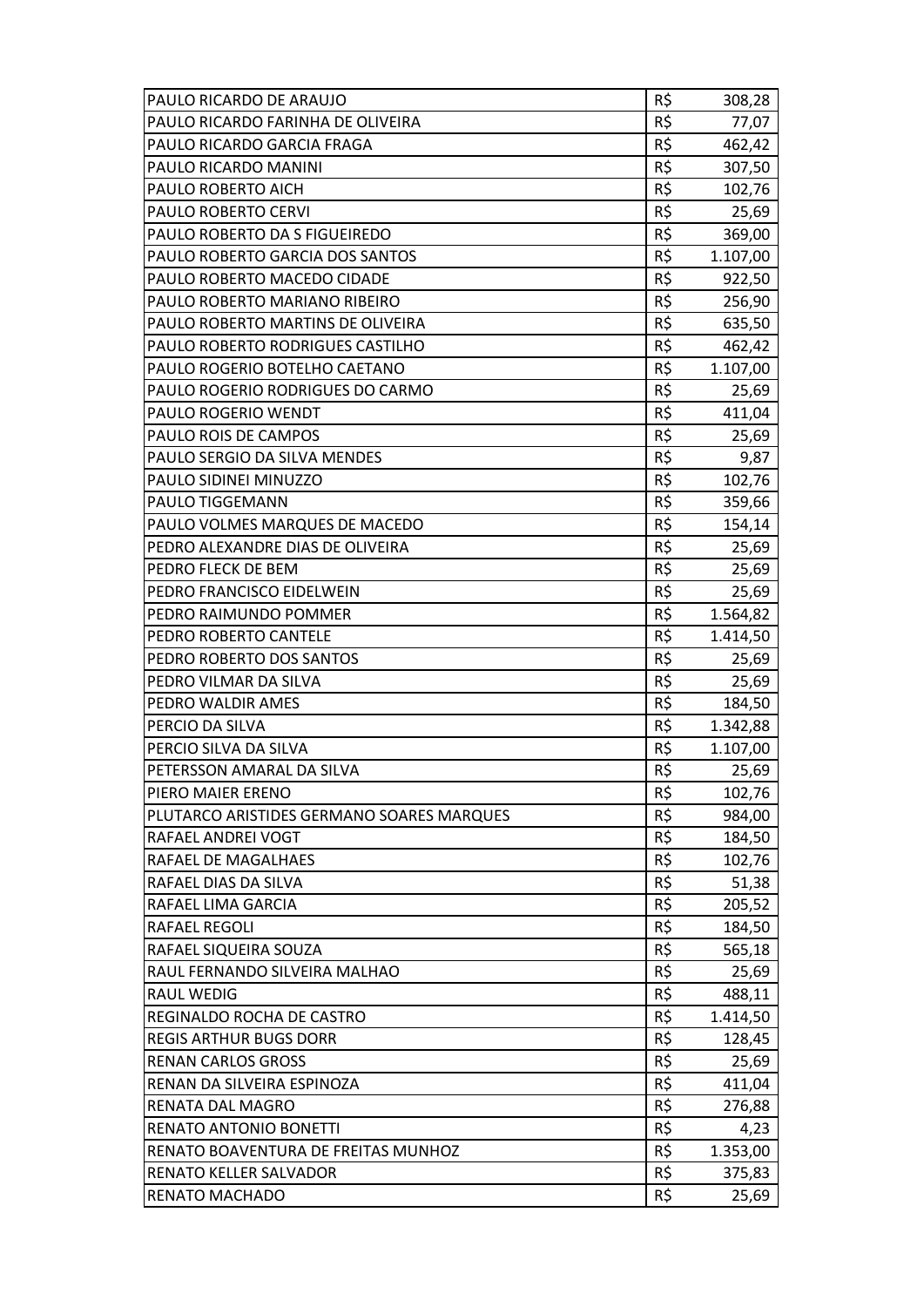| RENE ARI HOFF JUNIOR                    | R\$ | 77,07    |
|-----------------------------------------|-----|----------|
| RICARDO HUGO JUNGES                     | R\$ | 210,19   |
| RICARDO JOAO ROHDE                      | R\$ | 102,76   |
| RICARDO LIMA DE AZEVEDO                 | R\$ | 205,52   |
| RICARDO LOPES GUARISE                   | R\$ | 513,80   |
| RICARDO MAROSTICA                       | R\$ | 235,88   |
| RICARDO VIEIRA TORRES                   | R\$ | 358,88   |
| RICHARD LUIZ RODRIGUES LOPES            | R\$ | 179,83   |
| RINALDO PEREIRA DE LIMA                 | R\$ | 25,69    |
| RITA DE CASSIA GOMES DE OLIVEIRA        | R\$ | 436,73   |
| RITA DE CASSIA PEREIRA DE AGUIAR AFONSO | R\$ | 411,04   |
| RITA DE CASSIA PIRES KERSCHNER          | R\$ | 488,11   |
| ROBERTO CARLOS LIMA SARTORIO            | R\$ | 359,66   |
| ROBERTO CARRICONDE                      | R\$ | 369,00   |
| ROBERTO DE SOUZA BOESE                  | R\$ | 205,52   |
| ROBERTO FABIANO WOMMER                  | R\$ | 77,07    |
| ROBERTO PEIXOTO DOS SANTOS              | R\$ | 128,45   |
| <b>ROBERTO PERIN</b>                    | R\$ | 308,28   |
| <b>ROBINSON LUIS STURMER</b>            | R\$ | 102,76   |
| <b>ROBISON BODE TEIXEIRA</b>            | R\$ | 553,50   |
| ROBSON JESUS LOUREIRO TAVARES           | R\$ | 102,76   |
| RODINEI COSTA VITORIA                   | R\$ | 1.107,00 |
| RODRIGO BRITTES DA SILVEIRA             | R\$ | 25,69    |
| RODRIGO KESSLER PONTES                  | R\$ | 601,33   |
| RODRIGO MENDONCA GUERIM                 | R\$ | 25,69    |
| RODRIGO MOEHLECKE SCHEFFER              | R\$ | 385,35   |
| RODRIGO NOGUEIRA CORREA                 | R\$ | 25,69    |
| RODRIGO SANCHOTENE THOMA                | R\$ | 25,69    |
| <b>RODRIGO VIEIRA PERES</b>             | R\$ | 25,69    |
| RODRIGO ZAGO RODRIGUES                  | R\$ | 25,69    |
| ROGER BLUHM DE OLIVEIRA                 | R\$ | 369,00   |
| ROGER DOS SANTOS GONCALVES              | R\$ | 25,69    |
| ROGER RODRIGO DE OLIVEIRA LOPES         | R\$ | 1.404,38 |
| ROGERIO BATISTA DOS SANTOS              | R\$ | 430,50   |
| ROGERIO COUTINHO DA SILVA               | R\$ | 51,38    |
| ROGERIO DA SILVEIRA TOLOTTI             | R\$ | 282,59   |
| ROGERIO DE AVILA SCHWOCHOW              | R\$ | 77,07    |
| ROGERIO ESTANISLAU MEDEIROS DA ROSA     | R\$ | 1.451,61 |
| ROGERIO FERREIRA DOS SANTOS SOUZA       | R\$ | 25,69    |
| ROGERIO HENRIQUE LOPES CORREA           | R\$ | 25,69    |
| ROGERIO LUCIO                           | R\$ | 2.398,50 |
| ROGERIO MARTINS VARGAS                  | R\$ | 77,07    |
| <b>ROGERIO NUNES LOPES</b>              | R\$ | 1.537,50 |
| <b>ROMAR MULLER</b>                     | R\$ | 51,38    |
| ROMILDO MARQUES DA ROSA                 | R\$ | 1.071,19 |
| RONALDO JUNIOR GOMES SILVA              | R\$ | 179,83   |
| RONALDO KESSLER PONTES                  | R\$ | 51,38    |
| RONALDO RODRIGUES DENGO                 | R\$ | 25,69    |
| RONAN XAVIER COUTINHO                   | R\$ | 2.521,50 |
| RONEI BARREIRO FLORES                   | R\$ | 1.783,50 |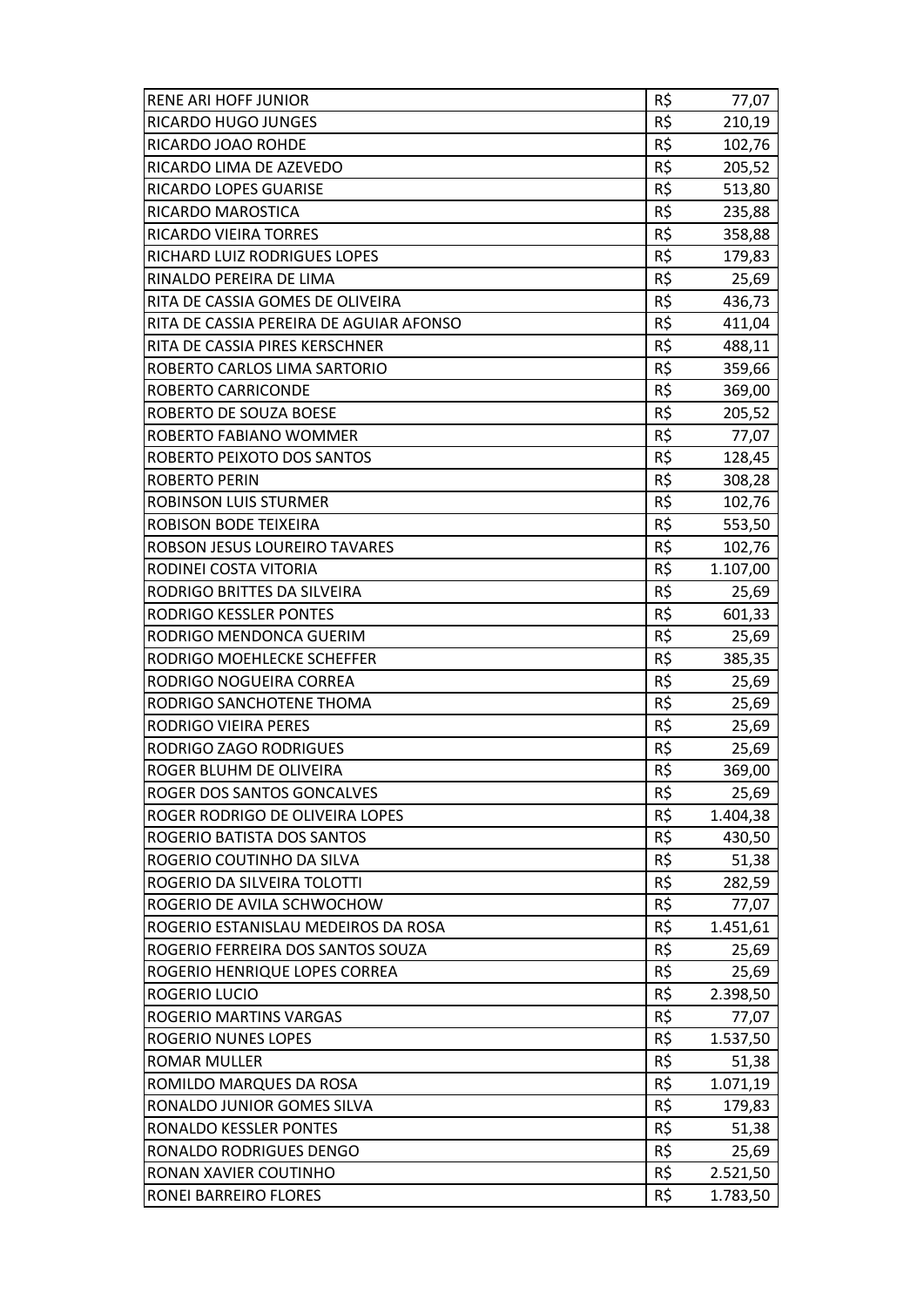| RONIE FINGER BARBOSA                     | R\$ | 451,00   |
|------------------------------------------|-----|----------|
| ROSANDRO DE ALMEIDA GARSKE               | R\$ | 1.359,83 |
| ROSANE CONCEICAO ALVES PILAR             | R\$ | 109,81   |
| <b>ROSANE CONTE FAGUNDES</b>             | R\$ | 25,69    |
| ROSANE COSME DIMUSSIO                    | R\$ | 51,38    |
| ROSANE DIAS GONCALVES                    | R\$ | 225,50   |
| ROSANGELA MASSERONI                      | R\$ | 51,38    |
| ROSELI DIAS PERALTA                      | R\$ | 184,50   |
| <b>ROSI MARI DA ROSA PERES</b>           | R\$ | 1.412,90 |
| ROSSONE FARIAS WALENDORF                 | R\$ | 1,41     |
| <b>RUBIMAR POST</b>                      | R\$ | 154,14   |
| <b>RUDIMAR BIESEKI</b>                   | R\$ | 539,49   |
| RUDIMAR PEDROSO MACIEL                   | R\$ | 25,69    |
| <b>RUDINEI POST</b>                      | R\$ | 102,76   |
| <b>RUDNEY CRACCO</b>                     | R\$ | 77,07    |
| <b>RUFINO CHERNHAK</b>                   | R\$ | 1.168,50 |
| <b>RUI LEANDRO VARGAS</b>                | R\$ | 51,38    |
| RUI PACHECO DE OLIVEIRA                  | R\$ | 77,07    |
| <b>RUTIANI ANTUNES MELLO SANTONI</b>     | R\$ | 307,50   |
| <b>SABINO LUIS DARIVA</b>                | R\$ | 51,38    |
| <b>SADI ZIMMERMANN</b>                   | R\$ | 1.344,29 |
| SALVANDIR ANTONIO GOMES DA ROSA          | R\$ | 51,38    |
| lSAMUEL BASSO                            | R\$ | 25,69    |
| SANDRA DENISE ADRIANO SOARES DE OLIVEIRA | R\$ | 25,69    |
| <b>SANDRO GEOVANI RADAELLI</b>           | R\$ | 984,00   |
| <b>SANDRO JOCELITO KLEIN</b>             | R\$ | 1.537,50 |
| SANDRO LUIZ DA SILVA                     | R\$ | 51,38    |
| <b>SANDRO MARQUES DA SILVA</b>           | R\$ | 8,46     |
| <b>SANDRO MOURA RODRIGUES</b>            | R\$ | 25,69    |
| <b>SANDRO REIS PERUZZO</b>               | R\$ | 179,83   |
| <b>SAULO ORLANDO SCHOSSELER</b>          | R\$ | 25,69    |
| SAULO RODRIGO GHYSIO SOUZA               | R\$ | 1.527,38 |
| <b>SELENE BEATRIZ CASTELLA PERGHER</b>   | R\$ | 25,69    |
| <b>SELVIO LOREGIAN</b>                   | R\$ | 25,69    |
| <b>SERGIO AIRTON DAVID DOS REIS</b>      | R\$ | 25,69    |
| <b>SERGIO ALLAN SENA ALVES</b>           | R\$ | 1.968,00 |
| <b>SERGIO AUGUSTO PACHECO MENDES</b>     | R\$ | 962,11   |
| SERGIO DA SILVA                          | R\$ | 1.071,19 |
| <b>SERGIO GOMES DA SILVA</b>             | R\$ | 51,38    |
| <b>SERGIO GONCALVES MACHADO</b>          | R\$ | 77,07    |
| SERGIO LUIS DA ROCHA MONTEZANO           | R\$ | 594,76   |
| SERGIO LUIS OLIVEIRA DA ROSA             | R\$ | 77,07    |
| SERGIO LUIZ CAVALHEIRO FERRARI           | R\$ | 25,69    |
| <b>SERGIO LUIZ DAL MORO</b>              | R\$ | 1.414,50 |
| <b>SERGIO ROCHA CORREA</b>               | R\$ | 385,35   |
| SERGIO VALDEMAR ABRAMOWICZ               | R\$ | 25,69    |
| <b>SERGIO VALETA JUNIOR</b>              | R\$ | 1.382,47 |
| SHANA NATASHA OLIVEIRA SIKORA            | R\$ | 235,88   |
| SHEILA DENISE SULZBACH                   | R\$ | 184,50   |
| <b>SIDINEI CAUDURO</b>                   | R\$ | 307,50   |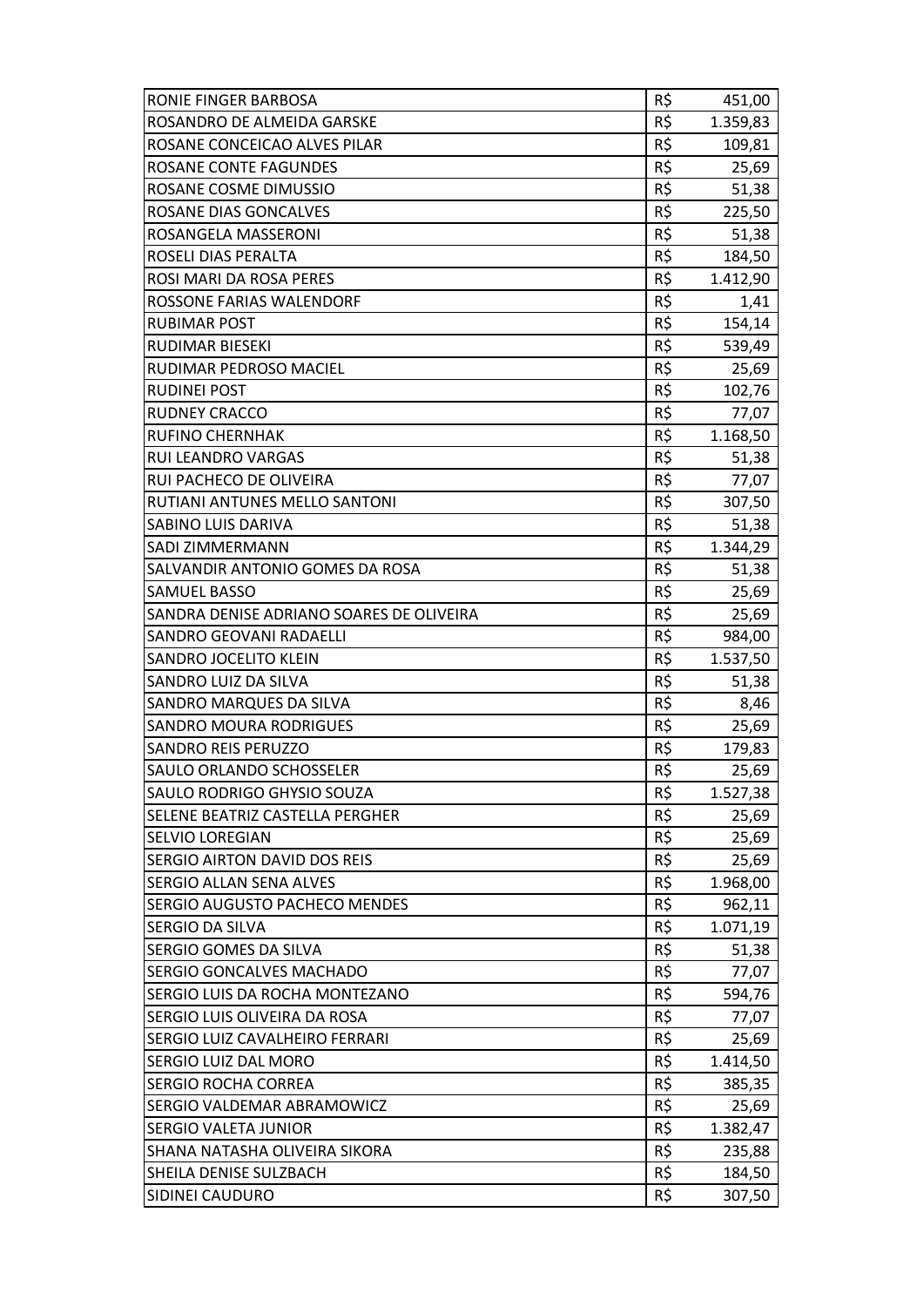| SIDNEI DOS SANTOS                       | R\$ | 308,28   |
|-----------------------------------------|-----|----------|
| <b>SIDNEI XISTO FRUETTI</b>             | R\$ | 208,78   |
| <b>SILMAR KREMER</b>                    | R\$ | 1.230,00 |
| <b>SILVANA DOS SANTOS SOARES</b>        | R\$ | 25,69    |
| <b>SILVANA FERRAZ MORAES</b>            | R\$ | 25,69    |
| SILVANO MUSSONINE CABREIRA              | R\$ | 77,07    |
| <b>SILVANO PRATAVIERA</b>               | R\$ | 235,88   |
| <b>SILVESTRE SMANIOTTO ABBI</b>         | R\$ | 51,38    |
| SIMAO PEDRO ORQUIZ MACIEL               | R\$ | 256,90   |
| SIMONE BRANDOLT DA SILVA                | R\$ | 25,69    |
| SIMONE DA PIEVE JORNADA                 | R\$ | 25,69    |
| <b>SIMONE LIMBERGER</b>                 | R\$ | 25,69    |
| SIMONE TERESINHA DA SILVA SCHWARZ       | R\$ | 25,69    |
| <b>SUZETE LUZIA DETTENBORN</b>          | R\$ | 2.091,00 |
| TAINA BERNARDI BESSA                    | R\$ | 154,14   |
| <b>TALVIRONE KRETSCHMER</b>             | R\$ | 231,21   |
| TANIA MARIA BICA PARAIBA                | R\$ | 1.445,64 |
| <b>TARSON VAZ MANOYLOVIC</b>            | R\$ | 179,83   |
| <b>TASSENAN BECK WILDE</b>              | R\$ | 154,14   |
| TATIANA CEZIMBRA DA COSTA               | R\$ | 334,83   |
| TATIANA STEINSTRASSER SALDANHA ROSSATTO | R\$ | 128,45   |
| <b>TATIANE GISLENE VOGT</b>             | R\$ | 184,50   |
| <b>TEODORO ARTEMIO SZEWC</b>            | R\$ | 51,38    |
| THAMIRES RAFAELA MOURA DA SILVA         | R\$ | 2.254,97 |
| THIAGO DE HERMANN PRESTES               | R\$ | 77,07    |
| THIAGO PINTO DA CUNHA                   | R\$ | 385,35   |
| THIAGO VILANOVA                         | R\$ | 942,99   |
| THONI UILSON FOCKING                    | R\$ | 25,69    |
| <b>THYAGO BITENCOURT MILIONI</b>        | R\$ | 51,38    |
| <b>TIAGO AMARAL KELBOUSCAS</b>          | R\$ | 1.040,57 |
| <b>TIAGO BORGES SILVA</b>               | R\$ | 285,58   |
| TIAGO DA SILVA PACHECO                  | R\$ | 1.624,69 |
| <b>TIAGO DALLA BRIDA</b>                | R\$ | 430,50   |
| <b>TIAGO GUILHERME IEPSEN</b>           | R\$ | 179,83   |
| TIAGO LEMOS DA SILVA                    | R\$ | 488,11   |
| <b>TIAGO MATIELLO</b>                   | R\$ | 179,83   |
| <b>TIAGO PICH GARCIA</b>                | R\$ | 256,90   |
| <b>TIAGO ROQUE</b>                      | R\$ | 1.353,00 |
| <b>TOVAR DALLEGRAVE</b>                 | R\$ | 553,50   |
| <b>TULIO BORGES FLORISBAL</b>           | R\$ | 25,69    |
| UBIRA ANAGE DA COSTA TELLES             | R\$ | 128,45   |
| UBIRAJARA JUSTO MENDONCA                | R\$ | 34,15    |
| UGLAIR MORAES MACHADO                   | R\$ | 231,21   |
| ULISSES DA SILVEIRA CARVALHO            | R\$ | 51,38    |
| ULISSES SANTOS VAQUEIRO                 | R\$ | 193,17   |
| <b>VAGNER FERREIRA COSTA</b>            | R\$ | 179,83   |
| VAGNER MACHADO DE FREITAS               | R\$ | 430,50   |
| <b>VAGNER THEIL KLUG</b>                | R\$ | 51,38    |
| <b>VALDAIR PASTORIO</b>                 | R\$ | 1.872,32 |
| <b>VALDAIR VIEGAS FERREIRA</b>          | R\$ | 359,66   |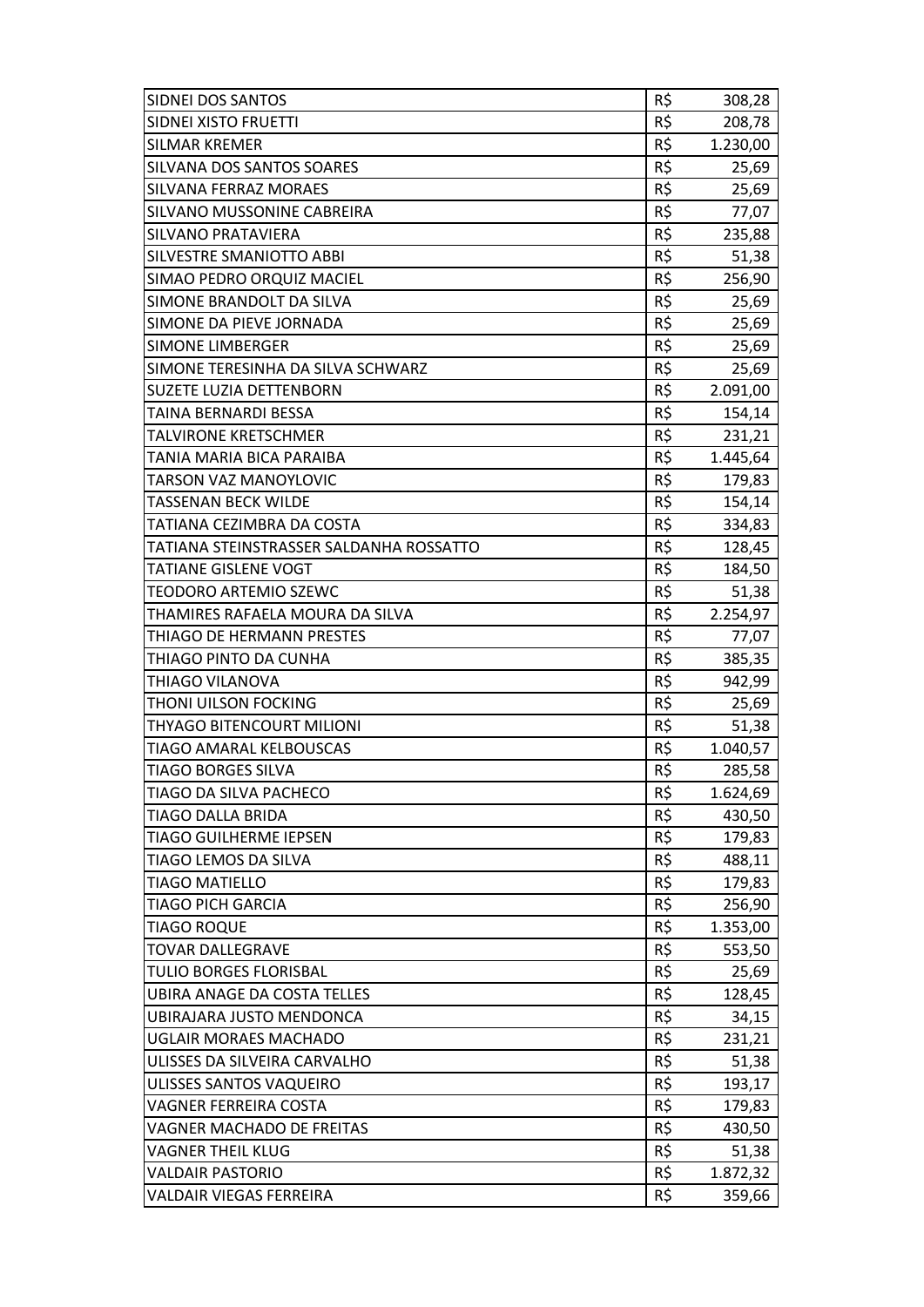| <b>VALDECI SIDNEI BARBOSA</b>         | R\$ | 333,19   |
|---------------------------------------|-----|----------|
| <b>VALDEMIR VIERA</b>                 | R\$ | 333,97   |
| <b>VALDERI MARCOLIN</b>               | R\$ | 77,07    |
| VALDIR BALTAZAR FIGUEIREDO DOS SANTOS | R\$ | 154,14   |
| <b>VALDIR GRAEFF</b>                  | R\$ | 1.009,69 |
| <b>VALDIR PEREIRA</b>                 | R\$ | 1.025,26 |
| <b>VALDIR SCHMITT</b>                 | R\$ | 25,69    |
| <b>VALERIA CASSAL COSTA</b>           | R\$ | 225,50   |
| <b>VALERIO MOREIRA DOS SANTOS</b>     | R\$ | 77,07    |
| <b>VALKIRIA CARDOSO LOPES</b>         | R\$ | 4,23     |
| <b>VALMIR BORGES SOARES</b>           | R\$ | 676,50   |
| <b>VALMIR DOS SANTOS FERREIRA</b>     | R\$ | 184,50   |
| VALMOR RIBEIRO DA SILVA               | R\$ | 25,69    |
| <b>VALMOR WEIRICH</b>                 | R\$ | 25,69    |
| <b>VANDER BERNARDI</b>                | R\$ | 25,69    |
| <b>VANDERLEI VANAZZI</b>              | R\$ | 59,84    |
| <b>VANDERSON RATCZ BORGES</b>         | R\$ | 25,69    |
| VANESSA DE VARGAS BUZATTO KUPKA       | R\$ | 385,35   |
| <b>VARDELEI JOAO CE</b>               | R\$ | 128,45   |
| <b>VENICIUS ANTONIO VIVIAN</b>        | R\$ | 97,12    |
| VERA MARIA DA ROCHA RODRIGUES         | R\$ | 225,50   |
| <b>VERIDIANA FLESCH</b>               | R\$ | 590,87   |
| <b>VICTOR JOHAN KAPPEL</b>            | R\$ | 667,94   |
| VILMAR GONCALVES DA SILVA             | R\$ | 1.168,50 |
| <b>VILMAR PUDELL</b>                  | R\$ | 184,50   |
| VILMAR SIRINEU MORAES DOS SANTOS      | R\$ | 102,76   |
| VILSON DA SILVA ESCOBAR               | R\$ | 102,76   |
| <b>VILSON DE CAMARGO RIBEIRO</b>      | R\$ | 456,19   |
| <b>VILSON LUIZ ZIMMER</b>             | R\$ | 25,69    |
| <b>VILSON MORAES DA COSTA</b>         | R\$ | 410,26   |
| <b>VINICIUS VASCONCELOS SAMPAIO</b>   | R\$ | 604,88   |
| <b>VINICIUS WAILER TRINDADE</b>       | R\$ | 462,42   |
| <b>VITERIO REISDERFER</b>             | R\$ | 2.125,15 |
| <b>VITOR CESAR SARAIVA PORTO</b>      | R\$ | 681,95   |
| <b>VITOR GRESPAN</b>                  | R\$ | 2,82     |
| VITOR HUGO FRIEDRICH DIOGO            | R\$ | 51,38    |
| VITOR TIAGO DOS SANTOS GOTTSCHEFSKI   | R\$ | 25,69    |
| <b>VIVIANA CASARIL</b>                | R\$ | 25,69    |
| VIVIANE JUNQUEIRA DE MORAES           | R\$ | 1.578,48 |
| <b>VIVIANE MEDEIROS SOARES</b>        | R\$ | 51,38    |
| <b>VLADEMIR REZENDE DE MOURA</b>      | R\$ | 225,50   |
| <b>VLADIMIR MORBENE RAMOS</b>         | R\$ | 430,50   |
| <b>VLADIMIR PRYTOLUK</b>              | R\$ | 302,57   |
| <b>VLADIMIR SIMAS OLIVEIRA</b>        | R\$ | 308,28   |
| <b>VLADIR JOSE DA SILVA</b>           | R\$ | 184,50   |
| <b>VOLMIR DE FREITAS COELHO</b>       | R\$ | 560,33   |
| WAGNER DA SILVA MADRUGA               | R\$ | 25,69    |
| <b>WAGNER LUIZ ROLAND</b>             | R\$ | 205,52   |
| <b>WALDEMYR ANTONIO RIBEIRO</b>       | R\$ | 1.025,26 |
| <b>WALTUIR DA SILVEIRA</b>            | R\$ | 25,69    |